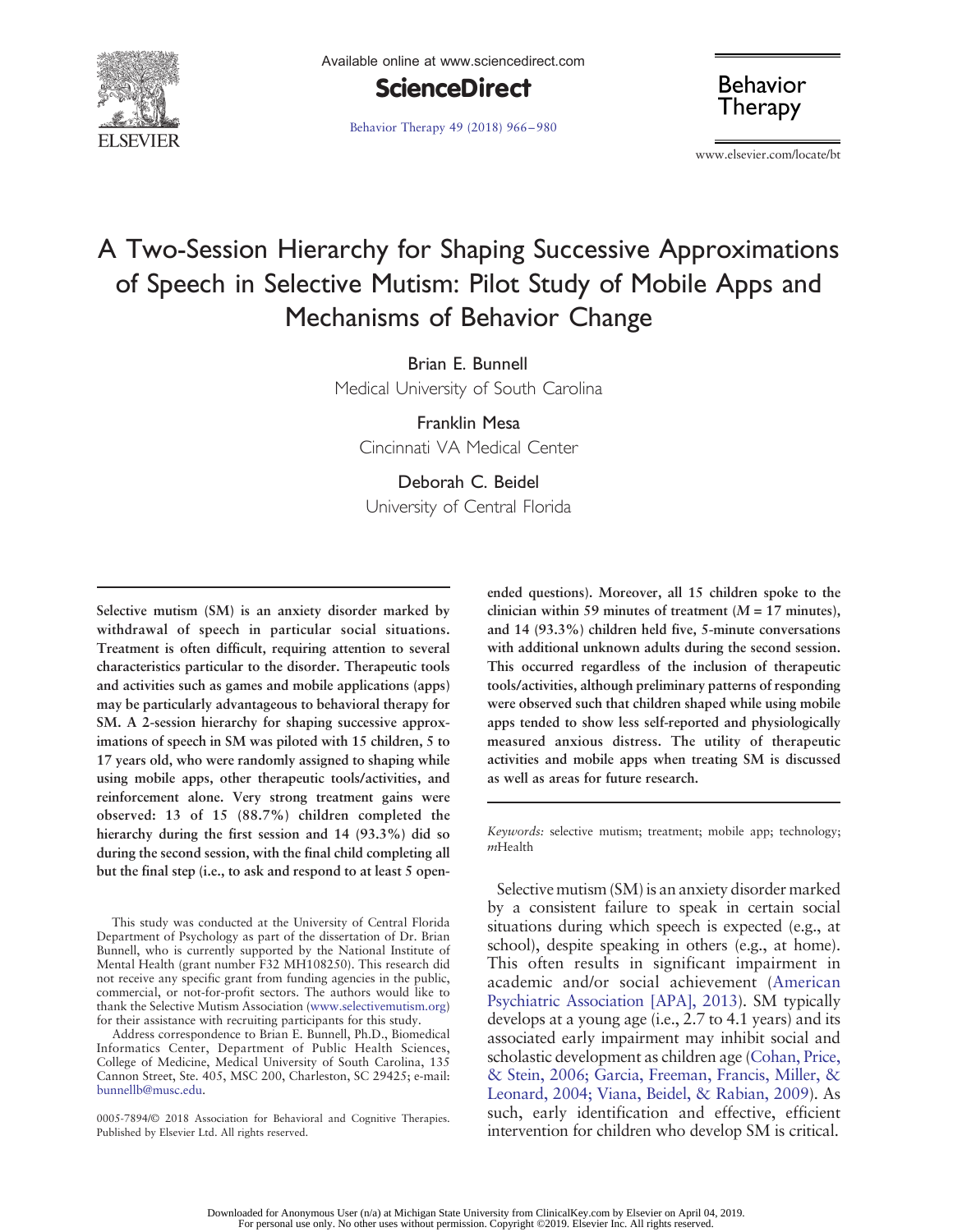The treatment of SM is often difficult and there are several factors that inform the behavioral conceptualization of SM and contribute to the development and maintenance of the disorder that should be targeted as a part of treatment. These include positive and negative reinforcement for not speaking in certain settings (see Mowrer's twofactor theory; [Mowrer, 1947\)](#page-14-0), children's resistance to treatment ([Krysanski, 2003\)](#page-14-0), and potentially, the child's reputation or identity as "the kid who does not talk" ([Bunnell & Beidel, 2013](#page-13-0)). Further, as proposed by Bunnell and Beidel, "adult attention/ pleas to speak often develop a paradoxical behavioral response from the child (i.e., as the adults plead with the child to speak, that attention may reinforce lack of speech)" (p. 292). Finally, children with SM often experience elevated levels of social anxiety, which may increase distress and reluctance to engage in treatment that requires exposure to feared stimuli—in this case, speaking in uncomfortable situations (see [Viana et al., 2009,](#page-14-0) for a review). Meta-analytic results support behavioral intervention as the most effective approach for treating SM [\(Zakszeski & DuPaul, 2016\)](#page-14-0), but the unique application of intervention strategies has not been well demonstrated or documented in the already sparse treatment research literature.

Successful behavioral treatment of SM includes a combination of several approaches, approximately tailored to each child with the goal of producing verbal output. The first of these often includes contingency management, where rewards are contingent upon compliance with directions from the therapist and/or caregivers (e.g., to produce verbalizations). Over time, rewards become contingent upon reaching treatment benchmarks of increasing difficulty (e.g., speaking at louder volumes and verbalizing words rather than sounds). This may be likened to rewarding successive approximations of speech, or shaping, although speaking to unfamiliar people is the "new behavior" being learned in this process. The next step is stimulus fading, or progressively introducing additional persons or settings as the child speaks to someone with whom (s)he is comfortable speaking. Continued practice and exposure to speaking with others can then be used to generalize and maintain speaking behaviors. Therapeutic tools and activities (e.g., audio/video recorders, flash cards, radios, and interactive games) that promote verbal output are commonly used as an adjunct to therapy, and can be helpful in expediting and maximizing treatment outcomes (see [Bunnell, Procci, Beidel, &](#page-13-0) [Bowers, 2016](#page-13-0), for review).

Technology-based resources (e.g., smartphones, tablets) may be particularly advantageous in the behavioral treatment of SM because they provide numerous free-to-use and inexpensive apps that can be used to promote verbal output, and because children with SM are familiar with, and regularly use them [\(Manivannan & Fails, 2015](#page-14-0)). Thus far, two case studies have examined the utility of mobile apps in the treatment of SM (i.e., [Bunnell & Beidel, 2013;](#page-13-0) [Bunnell et al., 2015\)](#page-13-0). The first study resulted in the successful treatment of a 17-year-old girl with SM who was previously unresponsive to pharmacological treatment and play therapy. Following limited treatment gains using exposure therapy for social anxiety (i.e., based on an extinction paradigm), the treatment plan was reconceptualized and the authors began rewarding successive approximations of speech (i.e., shifted the focus toward encouraging verbal output) while using mobile apps and a shaping hierarchy. The patient was speaking in a conversational tone and using complete sentences by the end of the first treatment session [\(Bunnell & Beidel, 2013](#page-13-0)). The second study replicated these findings in four children with SM. All children spoke audibly to an unfamiliar adult (i.e., the clinician) within 40 minutes of the first treatment session. All children also spoke audibly to the clinician and at least one other unfamiliar adult  $(M = 13$  adults) during the first 14 minutes of the second treatment session ([Bunnell et al., 2015\)](#page-13-0). Children in both studies reported minimal anxiety levels during sessions that included the use of mobile apps.

The rapid *initial* treatment gains observed in these studies are highly encouraging, particularly because children in both studies had not spoken to unfamiliar adults or peers before treatment. However, the studies are limited by a lack of comparison to children treated using an identical shaping protocol without using mobile apps, as well as a lack of examination of mechanisms of behavior change (i.e., it is unknown  $why$  such rapid treatment gains occurred). It is plausible that mobile apps replace children's anxiety with positive emotions (e.g., having fun), thus enabling them to more fully engage in the shaping process (Bunnell  $\&$ [Beidel, 2013; Bunnell et al., 2015\)](#page-13-0). In other words, that mobile apps facilitated reciprocal inhibition, the process that underlies systematic desensitization [\(Wolpe, 1954, 1958, 1961; Wolpe & Lazarus,](#page-14-0) [1966\)](#page-14-0), allowing for faster treatment gains.

Systematic desensitization involves the elimination of an "unadaptive" response (e.g., anxiety) using an interfering competing response. This counterconditioning paradigm [\(Jones, 1924\)](#page-14-0) postulates that a conditioned stimulus' ability to elicit a conditioned response is lost if the conditioned stimulus is paired with a new stimulus that elicits a response incompatible with the original conditioned response. Importantly, the incompatible response

Downloaded for Anonymous User (n/a) at Michigan State University from ClinicalKey.com by Elsevier on April 04, 2019. For personal use only. No other uses without permission. Copyright ©2019. Elsevier Inc. All rights reserved.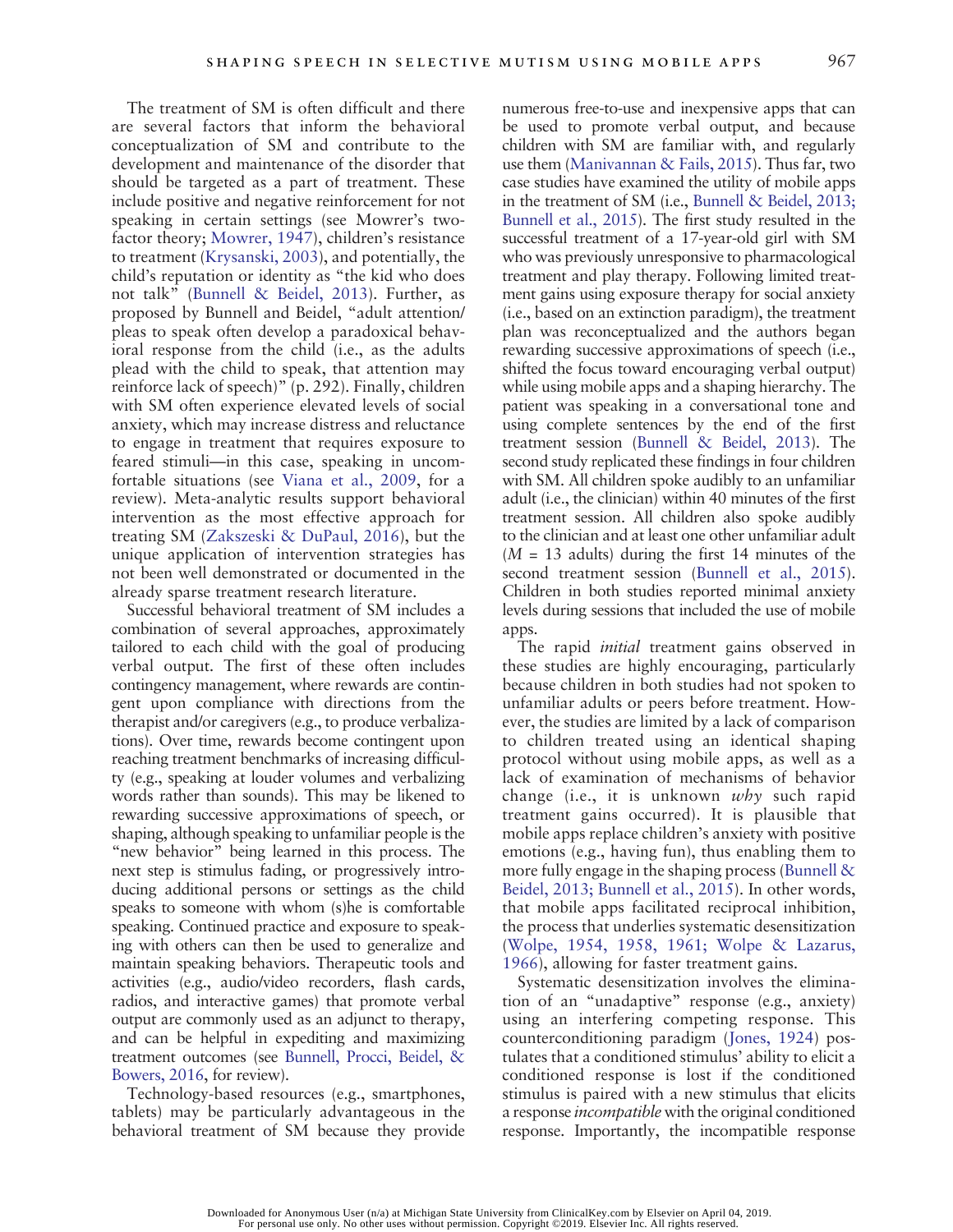must be stronger than the original conditioned response [\(Wolpe, 1968](#page-14-0)). This pairing is believed to inhibit and weaken the original conditioned response, a process which was termed "conditioned inhibition based upon reciprocal inhibition" [\(Wolpe, 1968](#page-14-0)). Wolpe's work led to the introduction of systematic desensitization, which involves gradual exposure to feared stimuli while simultaneously conditioning a response that is incompatible with fear (e.g., typically relaxation or feelings of happiness). This approach differs from other types of exposure therapy, which are based on extinction learning (i.e., require habituation to feared stimuli without using a competing response). The emotional processing theory of exposure therapy proposes that habituation is achieved via activation of a "fear structure," composed of a stimulus (e.g., a social situation), response (e.g., increased heart rate), and meaning associated to the stimulus (e.g., a belief that one is being socially evaluated). Once the "fear structure" is activated, corrective learning can occur via withinand between-session habituation, where the association between the stimulus and fearful responding is ameliorated. There has been much debate regarding the necessity of activation of distress and fear reduction during exposure therapy for successful treatment, and cumulating data support the contrary (see [Craske et al., 2008,](#page-13-0) for review).

In theory, systematic desensitization might explain the mechanism of change during behavioral therapy for SM while using mobile apps. Specifically, pairing an emotion incompatible with anxiety during distressful situations (i.e., interactions with a stranger) might mitigate fearful responding and allow speech to occur more easily. This seems plausible given the minimal levels of anxiety reported by children in previous case studies [\(Bunnell & Beidel, 2013; Bunnell et al., 2015](#page-13-0)). Anecdotally, when asked about their thoughts on why they were not reporting feeling anxious, all children stated, "because I was having fun." In addition to self-report, adding the direct assessment of anxious distress during treatment using physiological measures such as heart rate variability (HRV; inter-beat interval) and electrodermal activity (EDA; galvanic skin conductance) might help to clarify the mechanisms by which mobile apps seem to exert their effect, particularly in comparison to children treated without the use of mobile apps. Therefore, the goals of this pilot study were to (a) assess behavioral change during the implementation of a two-session hierarchy for shaping successive approximations of speech in children with SM while using mobile apps, other similar therapeutic tools/activities, and reinforcement alone, and (b) begin to examine underlying mechanisms of change associated with these augmentations to the behavioral treatment of SM. It was expected that, when compared to children shaped with reinforcement alone and children shaped using other therapeutic tools, children shaped while using mobile apps would (a) complete the shaping hierarchy earlier in the session, (b) speak earlier in the session, (c) report lower levels of anxiety during treatment, and (d) exhibit lower levels of physiological anxious arousal (as measured by HRV and EDA).

# Method

# procedure

This study was conducted between December 2013 and October 2015, and recruitment occurred via informational flyers, provider referrals, and announcements on the Selective Mutism Association website. Following informed consent and assent, children and their caregivers completed a diagnostic interview and questionnaires assessing children's social anxiety and speaking behaviors. Children were informed that the purpose of the study was to help them to feel more comfortable speaking around other people. Children and their caregivers also were educated on the use of physiological monitoring equipment, the rationale behind the procedure, and contingency management procedures, which included rewards of \$10 of monopoly money for each compliant response. After session completion, the money could be spent on prizes supplied by the clinic, and an equivalent amount could be used toward rewards from caregivers between sessions. Children were randomly assigned, using a Microsoft Excel formula, to one of three behavioral therapy groups: (a) shaping using mobile (i.e., Apple iPad) apps  $(iBT)$ , (b) shaping using other therapeutic tools/activities (tBT), or (c) shaping using reinforcement alone (rBT).

Children sat quietly for 5 minutes at the beginning of each treatment session to establish baseline distress. After this baseline phase, data collection continued and children participated in two,  $\leq$  55-minute treatment sessions, conducted within the same week. Outcome data included children's time to complete the shaping hierarchy, latency to speak to the clinician and an additional adult, and self-reported and physiologically measured anxiety. Assessment and treatment sessions were administered by the first and second authors, who were senior doctoral students in clinical psychology. All treatment sessions were videoand audio-recorded.

# participants

Participants included 15 children who met DSM-5 [\(APA, 2013](#page-13-0)) criteria for SM  $(n = 5$  per group). Participants ranged in age from 5 to 17 years ( $M = 9.6$ ;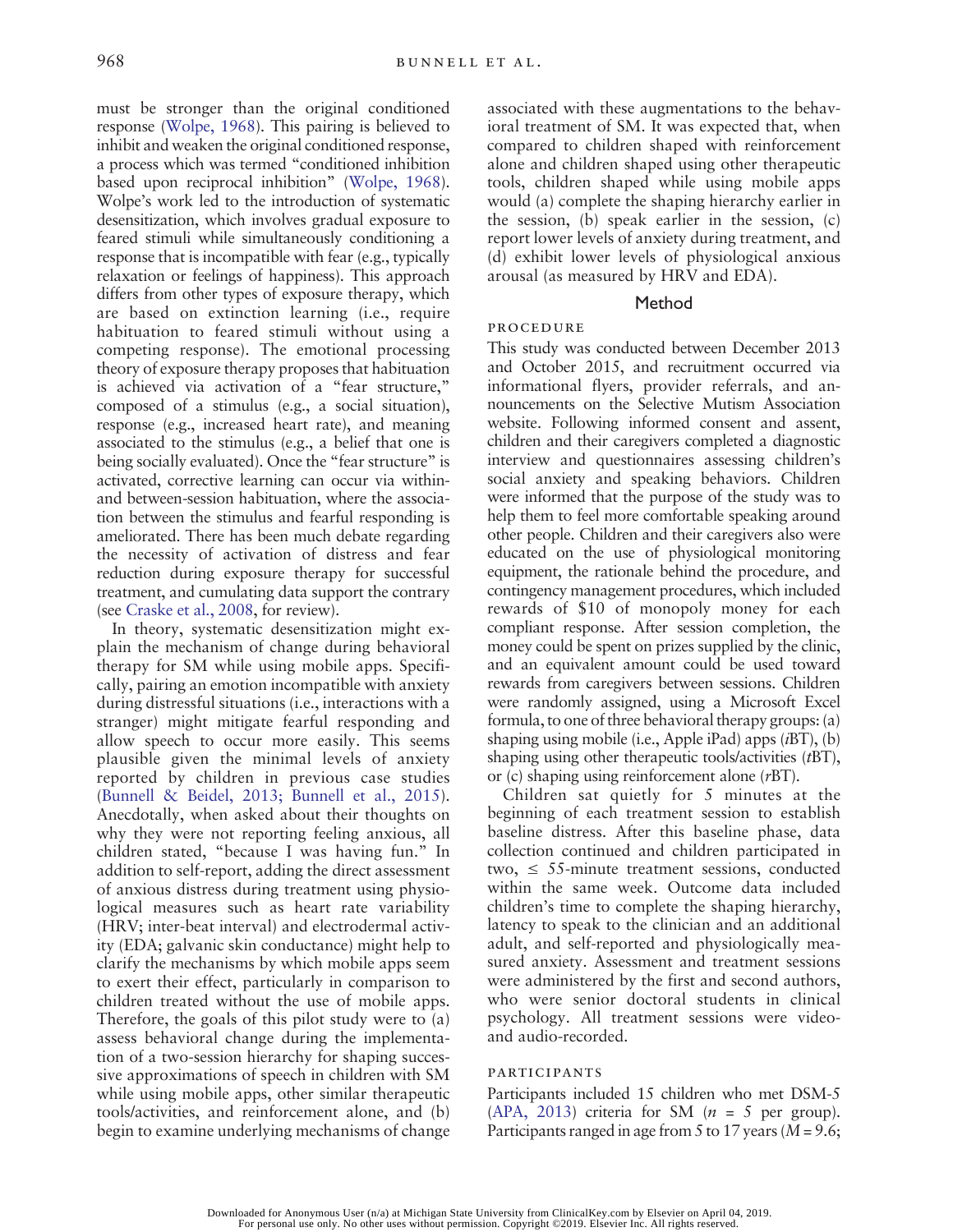SD = 3.89). Exclusionary criteria included children with severe psychopathology (i.e., bipolar disorder, schizophrenia) and/or suicidal ideation. Participants with other comorbid diagnoses were not excluded. Participants taking antidepressant medications during the time of the study were included as long as they had been on a stable dose for at least 1 month prior to beginning treatment. It should be noted that Child 5 in the rBT group presented with a unique case of SM and social anxiety disorder (SAD) such that her withdrawal of speech and social fears were specific to speaking to adults, particularly while in the presence of her caregivers, thus her self- and caregiver-reported social anxiety fell below levels for a probable diagnosis of SAD. Despite this, the child and her caregivers insisted that social anxiety was the driving factor behind her withdrawal of speech. Similarly, Child 2 in the iBT group reported low levels of social anxiety, although his caregivers felt that his lack of speech was largely associated with social anxiety, as demonstrated by his elevated caregiver-reported social anxiety. Participant demographic, diagnostic, and social anxiety and SM severity data are presented in Table 1.

# **ASSESSMENT**

#### Diagnostic Interview

The Anxiety Disorders Interview Schedule for DSM-IV: Child and Parent Versions (ADIS-C/P; [Silverman & Albano, 1996](#page-14-0)) was administered to

Table 1 Demographic, Diagnostic, and Symptom Severity Data

children and their caregivers simultaneously, and questions were adjusted to assess DSM-5 criteria when applicable. Children were not asked to speak during the interview but were asked to nod their heads (yes or no) to indicate agreement with their caregiver's response. If disagreements took place, children would whisper to their caregiver and child and caregiver would compromise on an appropriate response. None of the children spoke to the clinician during the interview.

# Child- and Caregiver-Report of Children's Social Anxiety

Children and their caregivers completed the Social Phobia and Anxiety Inventory for Children (SPAI-C; [Beidel, Turner, & Morris, 1995](#page-13-0)) and the SPAI-C Parent Version (SPAIC-PV; [Beidel, Turner, &](#page-13-0) [Morris, 2004](#page-13-0)), which each consist of 26 items that assess the frequency of anxiety symptoms during particular social situations. The SPAI-C and SPAIC-PV have demonstrated good psychometric properties [\(Beidel et al., 1995; Beidel, Turner, Hamlin, &](#page-13-0) [Morris, 2000; Bunnell et al., 2015; Higa, Fernandez,](#page-13-0) [& Nakamura, 2006](#page-13-0)). For younger children who experienced difficulty with reading, caregivers assisted in reading SPAI-C questions.

Caregiver Report of Children's Speaking Behavior The Selective Mutism Questionnaire (SMQ; [Bergman](#page-13-0) [et al., 2008\)](#page-13-0) is a caregiver-reported measure of children's speaking behaviors. The SMQ consists of

| Group            | <b>Child</b> | Age | Sex | Race         | <b>Diagnoses</b>  | <b>SPAI-C</b><br>M [95% CI] | <b>SPAIC-PV</b><br>M [95% CI] | <b>SMQ</b><br>M [95% CI] |
|------------------|--------------|-----|-----|--------------|-------------------|-----------------------------|-------------------------------|--------------------------|
| <b>BT</b>        |              | 9   | M   | White        | SM, SAD           | 23                          | 14                            | 1.18                     |
|                  | 2            | 16  | M   | White        | SM, SAD, SepAnx   | 9                           | 40                            | 1.00                     |
|                  | 3            | 13  | F   | White        | SM, SAD           | 41                          | 33                            | 1.13                     |
|                  | 4            | 9   | F   | White        | SM, SAD, GAD      | 38                          | 43                            | 0.88                     |
|                  | 5            | 6   | F   | Latina       | SM, SAD           | 16                          | 16                            | 1.88                     |
|                  | Group        |     |     |              |                   | 25.40 [13.28, 37.52]        | 29.20 [17.38, 41.02]          | 1.21 [0.87, 1.56]        |
| t <sub>B</sub> T |              | 10  | F   | White        | SM, SAD           | 41                          | 38                            | 0.88                     |
|                  | 2            | 5   | M   | Latino       | SM, SAD           | 46                          | 46                            | 0.60                     |
|                  | 3            | 16  | F   | Latina       | SM, SAD           | 28                          | 43                            | 0.88                     |
|                  | 4            | 11  | F   | White        | SM, SAD           | 39                          | 42                            | 0.63                     |
|                  | 5            | 5   | F   | Latina       | SM, SAD, Enuresis | 38                          | 36                            | 1.19                     |
|                  | Group        |     |     |              |                   | 38.40 [32.63, 44.17]        | 41.00 [37.49, 44.51]          | $0.83$ [0.62, 1.04]      |
| rBT              |              | 15  | F   | Latina       | SM, SAD           | 44                          | 45                            | 0.69                     |
|                  | 2            | 5   | M   | <b>Black</b> | SM, SAD, SepAnx   | 36                          | 40                            | 0.80                     |
|                  | 3            | 8   | M   | White        | SM, SAD, Enuresis | 30                          | 28                            | 1.13                     |
|                  | 4            |     | F   | White        | SM, SAD           | 30                          | 41                            | 0.69                     |
|                  | 5            | 9   | F   | White        | SM, SAD           | 13                          | 14                            | 1.81                     |
|                  | Group        |     |     |              |                   | 30.60 [20.61, 40.59]        | 33.60 [22.50, 44.70]          | 1.02 [0.60, 1.44]        |

Note. SM = Selective Mutism; SAD = Social Anxiety Disorder; SepAnx = Separation Anxiety Disorder; GAD = Generalized Anxiety Disorder; M = Mean; 95% CI = 95% Confidence Interval; SPAI-C = Social Phobia and Anxiety Inventory for Children; SPAIC-PV = Social Phobia and Anxiety Inventory for Children – Parent Version; SMQ = Selective Mutism Questionnaire; Scores ≥ 18 on the SPAI-C and SPAIC-PV reflect clinically elevated levels of social anxiety.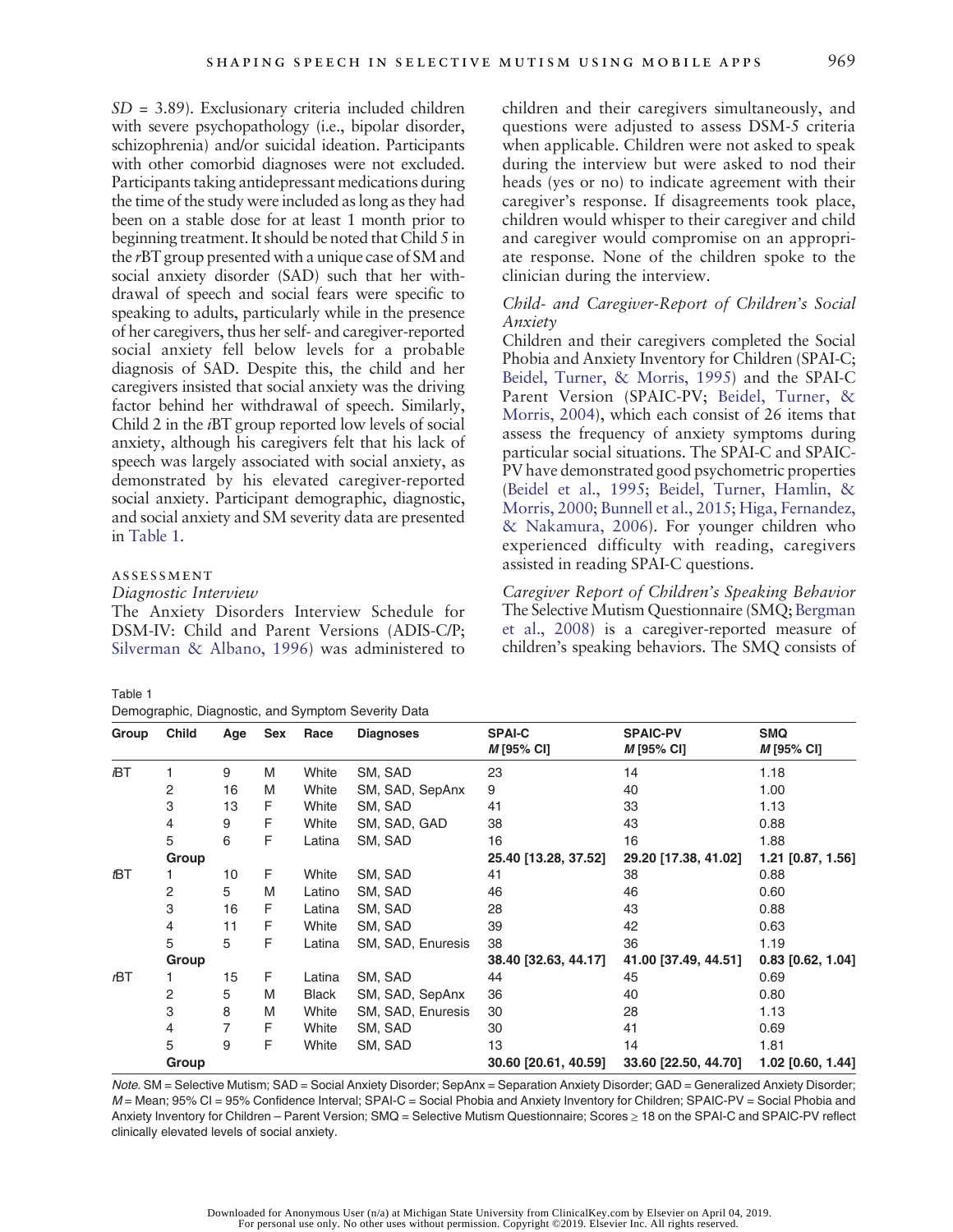17 items for which caregivers rate the frequency of their child's speech in three settings (i.e., Home, School, and Other). Items are rated on a 4-point Likert scale (0 = Never, 1 = Seldom, 2 = Often, 3 = Always), and are averaged to provide a total score, with lower total scores indicating higher SM severity and impairment. The SMQ has been validated and has demonstrated good psychometric properties [\(Bergman et al., 2008\)](#page-13-0).

## Behavioral Assessment

Children's latency to complete the shaping hierarchy, speak to the clinician, and speak to an additional unfamiliar adult after being prompted were recorded and coded using the Noldus Behavioral Observation System XT [\(Noldus Information Technology, 2015](#page-14-0)). Children reported their anxiety levels using a pictorial and numeric 5-point Likert scale  $(0 = No \, Anxiety; 1 =$ Mild Anxiety;  $2 =$  Moderate Anxiety;  $3 =$  Severe Anxiety;  $4 =$  Extreme Anxiety) at 5-minute intervals during baseline and treatment.

## Physiological Assessment of Anxious Arousal

Indicators of physiological anxious arousal included HRV and EDA. HRV is the variation between heart beats (i.e., inter-beat-interval), and is an indicator of autonomic regulation or flexibility (i.e., the interplay between sympathetic and parasympathetic activation; [Billman, 2011\)](#page-13-0). Increases in HRV occur when individuals are in a calm or relaxed state, which is indicative of increased parasympathetic activity. Conversely, decreases in HRV are observed when an individual is experiencing high levels of distress such that parasympathetic activity is inhibited (e.g., a "fight or flight" response). These trends have been particularly noted for individuals attempting to regulate emotions during stressful social interactions [\(Porges, 2007\)](#page-14-0). EDA is a direct measure of sympathetic activation and has been successfully measured in youths with SAD and SM during distressing social interactions [\(Mesa, Beidel, & Bunnell, 2014; Young,](#page-14-0) [Bunnell, & Beidel, 2012\)](#page-14-0).

Physiological anxious arousal was recorded and measured using the Mindware BioLab Acquisition Software and Ambulatory System ([Mindware](#page-14-0) [Technologies, LTD, 2009\)](#page-14-0). This ambulatory equipment allows for simultaneous and continuous collection of data (i.e., approximately 500 samples per second) using a small ambulatory unit, which transmits the data wirelessly to a computer for digital storage and analysis. Data were examined juxtaposed to a synced video recording of the treatment sessions using Noldus and exported to Microsoft Excel.

# **TREATMENT**

All children were shaped using the same hierarchy (see [Table 2\)](#page-5-0), with the iBT group including the use of mobile apps (column 3), the tBT group including the use of other tools similar to each step's respective mobile app (e.g., bubbles, pinwheels, flash cards, sound recorders; column 4), and the rBT including reinforcement after emitting the target behavior as instructed, without the inclusion of specific activities, tools, or devices (column 5). Children remained in the session until completion of the hierarchy, or until the session length reached 55 minutes, the rationale for the latter being the low likelihood that community clinicians will be able to hold treatment sessions longer than this length of time. In two cases (i.e., Child 3 in the iBT group and Child 2 in the tBT group), this was not possible due to variable consistency in the children's level of response to requests from the clinician, the eventual withdrawal of compliant responses, and concerns about continuing to provide attention for noncompliant responses. Children were rewarded with \$10 of monopoly money for each compliant response during sessions, which was added at the end of the session and spent on prizes from the clinician (e.g., small toys and stickers), and also a reward from the child's caregiver (e.g., money to be put towards a game or toy, extra television time, later bedtimes).

Session 1 began with rewards for successive approximations of speech and ended with children asking and responding to open-ended questions. Children were required to complete each step of the hierarchy successfully a minimum of five times to advance to the next step. The procedure, behavior to emit, and treatment goal for each step of the hierarchy were the same for each group, although there were variations in the exact verbiage used at each step. The procedure, with example verbiage used during Step 16 for the iBT group, included: (1) a brief overview of the app, tool, or behavior to emit (e.g., "This is the Monsters app. You can record what you say and the monsters will say it back to you in a funny voice!"); (2) a physical demonstration by the clinician (e.g., "Watch while I try it," [clinician records voice and plays it back for the child], "See how fun that is?"); (3) an explanation of the specific behavior to emit and the reward that would follow (e.g., "This time, I want you to ask me an open-ended question, I will answer and ask you the same question back, and I will give you \$10 of monopoly money for each question and answer that you give"); (4) a prompt to emit the behavior (e.g., "Ok, your turn, go ahead and ask me a question"); (4a) a reminder of potential rewards for children showing reluctance (e.g., "I know it may be hard, but don't forget about all of the fun prizes that you can earn after we are done today!"); (4b) an example of an open-ended question for children who struggled to come up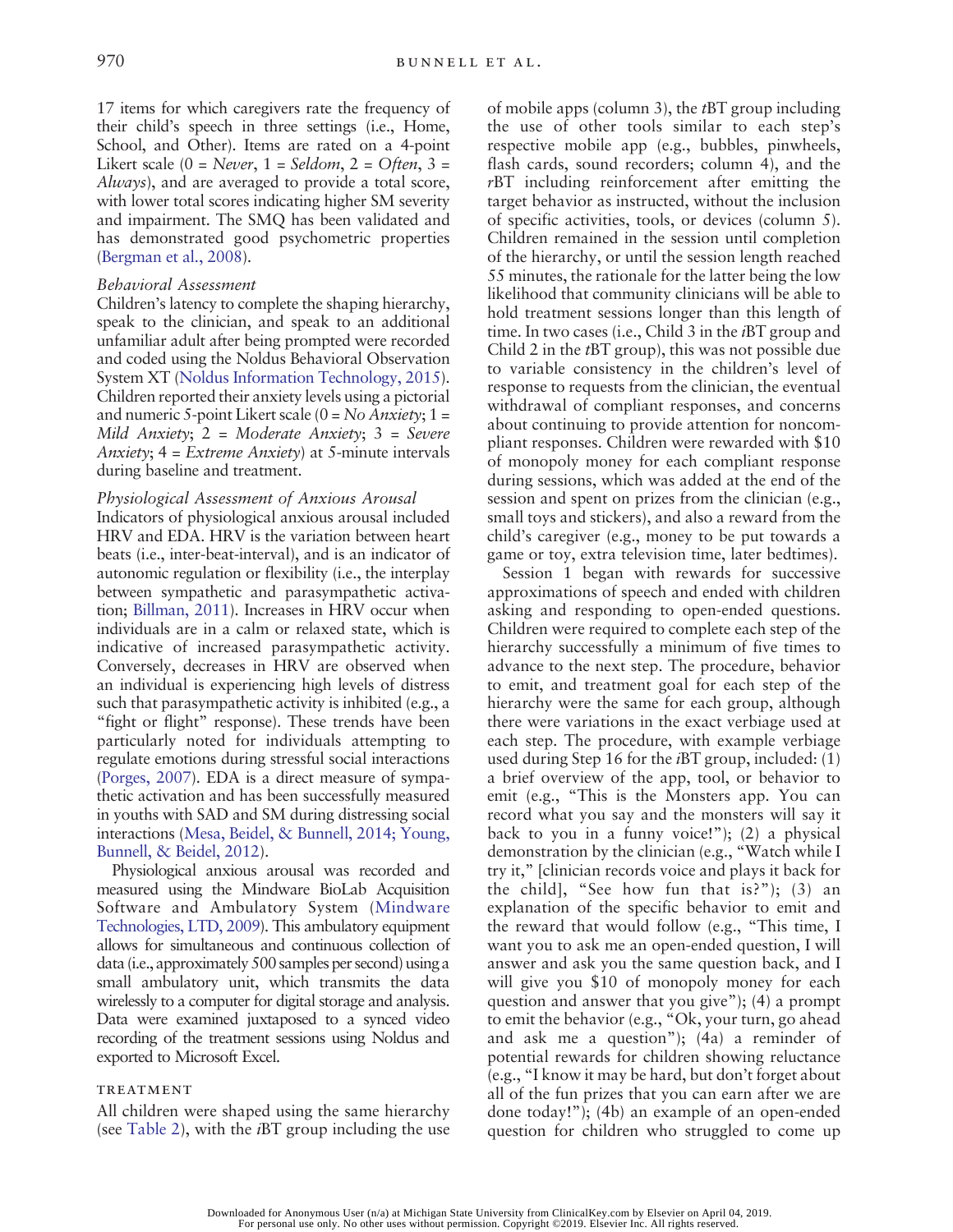|   |              | Session Step Mobile App Other Tool |                                      | <b>Behavior to Emit</b>                                                                             | <b>Treatment Goal</b>                                     |
|---|--------------|------------------------------------|--------------------------------------|-----------------------------------------------------------------------------------------------------|-----------------------------------------------------------|
| 1 | $\mathbf{1}$ |                                    | Free Candle Blow Bubbles Blow once   |                                                                                                     | Emit audible sound                                        |
|   | 2            |                                    |                                      | Free Candle Blow Bubbles Blow with increased pressure                                               | Emit audible sound at increased<br>volume                 |
|   | 3            |                                    |                                      | Free Candle Blow Bubbles Blow at increased frequency $(\leq 5)$                                     | Emit multiple audible sounds at<br>increased volume       |
|   | 4            | Blowing Pinwheel<br>Game           |                                      | Blow loudly and repeatedly                                                                          | Emit multiple audible sounds at<br>increased volume       |
|   | 5            | <b>Deck</b>                        | Yes/No Fun Y e s / N o<br>Flashcards | Blow in response to close-ended questions                                                           | Emit audible sounds while responding<br>to questions      |
|   | 6            | Talking Voice<br>Gina              | Recorder                             | Blow "O" sounds                                                                                     | Begin to emit audible verbalizations                      |
|   | 7            | Talking Voice<br>Gina              | Recorder                             | Blow "U" sounds                                                                                     | Continue to emit audible<br>verbalizations                |
|   | 8            | Talking Voice<br>Gina              | Recorder                             | Blow yowel sounds                                                                                   | Increase the number of audible<br>verbalizations          |
|   | 9            | Vowels                             | Meet the Flash Cards                 | Whisper vowels                                                                                      | Continue to practice emitting audible<br>verbalizations   |
|   | 10           | Letters                            | Meet the Flash Cards                 | Whisper letters including consonants                                                                | Increase the number of audible<br>verbalizations          |
|   | 11           | Words                              | Meet the Flash Cards                 | Whisper words                                                                                       | Begin to verbalize words                                  |
|   | 12           | Words                              | Meet the Flash Cards                 | Verbalize words with increased volume                                                               | Increase the volume of verbalized<br>words                |
|   | 13           | Camstar                            | Camera                               | Disposable Say the names of items photographed                                                      | Generalize speaking to items rather<br>than written words |
|   | 14           | <b>Deck</b>                        | Yes/No Fun Y e s / N o<br>Flashcards | Say yes or no to questions asked                                                                    | Respond verbally to close-ended<br>questions              |
|   | 15           | <b>Monsters</b>                    | Voice<br>Recorder                    | Respond to open ended questions                                                                     | Respond verbally to open-ended<br>questions               |
|   | 16           | <b>Monsters</b>                    | Voice<br>Recorder                    | Ask and respond to open ended questions                                                             | Verbalize questions for others to<br>answer               |
| 2 | 1            | <b>Monsters</b>                    | Voice<br>Recorder                    | Ask and respond to open ended questions Verbalize questions for others to<br>with additional adults | answer                                                    |

Two-Session Shaping Hierarchy with Mobile Apps and Therapeutic Tools

<span id="page-5-0"></span>Table 2

Note. Children were required to complete each step of the hierarchy a minimum of 5 times before moving to the next step.

with one on their own (e.g., "Let's try, what is your favorite color?"); and (4) praise and provision of \$10 of monopoly money following the child's response (e.g., "You did it! Great job asking me a question and answering mine! Here is \$10 of monopoly money."). This procedure was repeated five times before repeating it again during the next step.

Session 2 included five, 5-minute conversations with unfamiliar adults (i.e., research assistants), during which children were rewarded with \$10 of monopoly money each time they spoke to the adult. The procedure for conversations were as follows: (1) the unfamiliar adult entered the room, was introduced by the clinician, and provided a greeting to the child; (2) the child was rewarded for greeting the adult, or encouraged to do so if no greeting was given, and was rewarded with \$10 of monopoly money afterwards; (3) the child was instructed to ask the adult an open-ended question (assistance was provided throughout the conversation as needed; see 4a

and 4b above), the adult provided a response and the child received praise and \$10 of monopoly money; and (4) the adult asked the same question back to the child, who was rewarded with praise and \$10 of monopoly money after responding. This process continued using different open-ended questions for a total of five minutes, after which the adult said goodbye to the child, who was rewarded for providing a farewell in response. The procedure then was repeated with four additional adults during separate five-minute conversations. Each statement made during these conversations was recorded and played using a mobile app, for children in the iBT group, or a voice recorder, for children in the tBT group (see Table 2).

#### **Results**

#### data analysis

Session recordings and physiological data were imported into Noldus. Baseline and treatment phases

Downloaded for Anonymous User (n/a) at Michigan State University from ClinicalKey.com by Elsevier on April 04, 2019.

For personal use only. No other uses without permission. Copyright ©2019. Elsevier Inc. All rights reserved.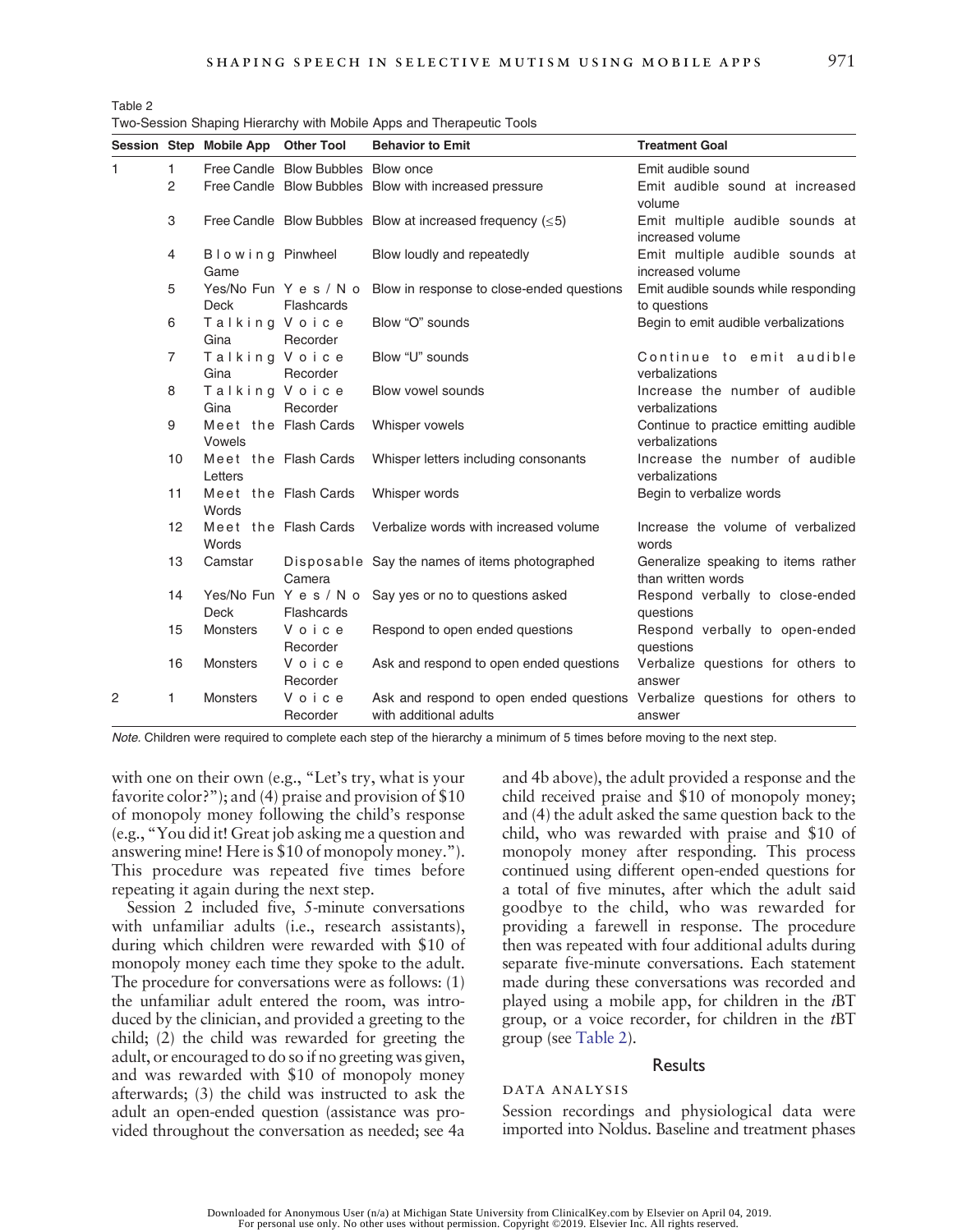<span id="page-6-0"></span>were coded as well as time until completion of the shaping hierarchy, children's latency to speak to the clinician—operationalized as either whispering or saying a complete word, and latency to speak to an additional unfamiliar adult after being prompted to do so. Data then were compared descriptively among groups using 95% confidence intervals (CIs). Childreported anxiety was assessed in-session by the clinician and change scores were calculated by subtracting baseline ratings from averaged scores from treatment. Children's anxiety ratings at the time of first speech also were recorded and compared among groups. HRV and EDA (i.e., skin conductance level in microsiemens) were averaged for each minute of each session.

Small  $n$  Statistics software [\(Gilroy, 2015\)](#page-14-0) was used to compare baseline and treatment HRV and EDA data for each participant using the following recommended metrics for single case research. Hedge's g\* [\(Hedges, 1981\)](#page-14-0) is an effect size measure that adjusts for the upward bias of smaller sample sizes (i.e., does not assume equal variances). Percentage of All Non-Overlapping Data statistic (PAND) measures the percentage of all data points that do not overlap between baseline and treatment phases [\(Parker,](#page-14-0) [Hagan-Burke, & Vannest, 2007\)](#page-14-0).

### behavioral assessment

Hierarchy Completion and Speaking Behavior Thirteen of 15 children (86.67%) completed the shaping hierarchy during Session 1 (i.e., asked and responded to five open-ended questions), and 14 (93.33%) completed the hierarchy by the end of Session 2. Child 3 in the iBT group ceased responding during Session 1, but completed the hierarchy within 24 minutes of the beginning of Session 2. Notably, Child 2 in the tBT group, the youngest participant in the sample, completed Step 15 of the hierarchy by the end of Session 2. Children's latency to complete the hierarchy ranged from 14 to 71 minutes of treatment  $(M = 34.54, 95\% \text{ CI}$  [20.70, 48.37]). The average latency to complete the hierarchy was similar across groups, as evidenced by overlapping 95% CIs, with the rBT group completing the hierarchy approximately 3 to 4 minutes before the *t*BT and *iBT* groups (Table 3).

All 13 children who completed the hierarchy during Session 1 spoke to the clinician within 22 minutes. Child 3 in the iBT group spoke within 45 seconds of the beginning of Session 2, and Child 2 in the tBT group spoke within 16 minutes. Thus, all 15 children spoke to the clinician within 59 minutes of treatment. The average latency to speak to the clinician for all groups fell between 10.56 and 21.12 minutes  $(M =$ 17.42, 95% CI [3.73, 31.12]), a range of approximately 11 minutes. This latency was approximately 10–11 minutes higher for children in the iBT and tBT groups. Of the 14 children who spoke to an additional unfamiliar adult, all did so within 97.76 seconds of being prompted. The average latency for each group

Table 3

| Group            | <b>Child</b> | <b>Latency to Complete</b><br>Hierarchy (in minutes)<br>M [95% CI] | Latency to Speak to<br>Clinician (in minutes)<br><i>M</i> [95% CI] | <b>Latency to Speak to Additional Adult</b><br><b>Following Prompt (in seconds)</b><br>M [95% CI] |
|------------------|--------------|--------------------------------------------------------------------|--------------------------------------------------------------------|---------------------------------------------------------------------------------------------------|
| <b>BT</b>        |              | 37.81                                                              | 22.05                                                              | 11.80                                                                                             |
|                  | 2            | 25.86                                                              | 13.48                                                              | 14.54                                                                                             |
|                  | 3            | 71.18 <sup>a</sup>                                                 | 48.17 <sup>a</sup>                                                 | 67.64                                                                                             |
|                  | 4            | 23.55                                                              | 5.04                                                               | 20.29                                                                                             |
|                  | 5            | 23.53                                                              | 14.15                                                              | 97.76                                                                                             |
|                  | Group        | 36.39 [18.56, 54.21]                                               | 20.58 [6.06, 35.09]                                                | 50.06 [15.24, 84.87]                                                                              |
| t <sub>B</sub> T |              | 37.36                                                              | 11.23                                                              | 18.35                                                                                             |
|                  | 2            | $- b$                                                              | $59.16^{\text{a}}$                                                 | $-b$                                                                                              |
|                  | 3            | 22.32                                                              | 8.18                                                               | 44.05                                                                                             |
|                  | 4            | 39.52                                                              | 11.00                                                              | 73.47                                                                                             |
|                  | 5            | 43.40                                                              | 16.05                                                              | 3.77                                                                                              |
|                  | Group        | 35.65 [26.60, 44.70]                                               | 21.12 [2.32, 39.93]                                                | 34.91 [4.89, 64.93]                                                                               |
| <b>BT</b>        |              | 54.19                                                              | 10.80                                                              | 13.75                                                                                             |
|                  | 2            | 47.35                                                              | 20.08                                                              | 29.59                                                                                             |
|                  | 3            | 19.02                                                              | 6.95                                                               | 25.06                                                                                             |
|                  | 4            | 23.99                                                              | 8.83                                                               | 23.86                                                                                             |
|                  | 5            | 14.41                                                              | 6.17                                                               | 24.89                                                                                             |
|                  | Group        | 31.79 [16.17, 47.41]                                               | 10.57 [5.65, 15.49]                                                | 23.43 [18.31, 28.55]                                                                              |
|                  | All          | 34.54 [20.70, 48.37]                                               | 17.42 [3.73, 31.12]                                                | 35.16 [10.81, 59.50]                                                                              |

Note.  $M =$  Mean; 95% CI = 95% Confidence Interval;  $a =$  Behavioral goal reached during Session 2;  $b =$  Behavioral goal was not reached by the end of Session 2.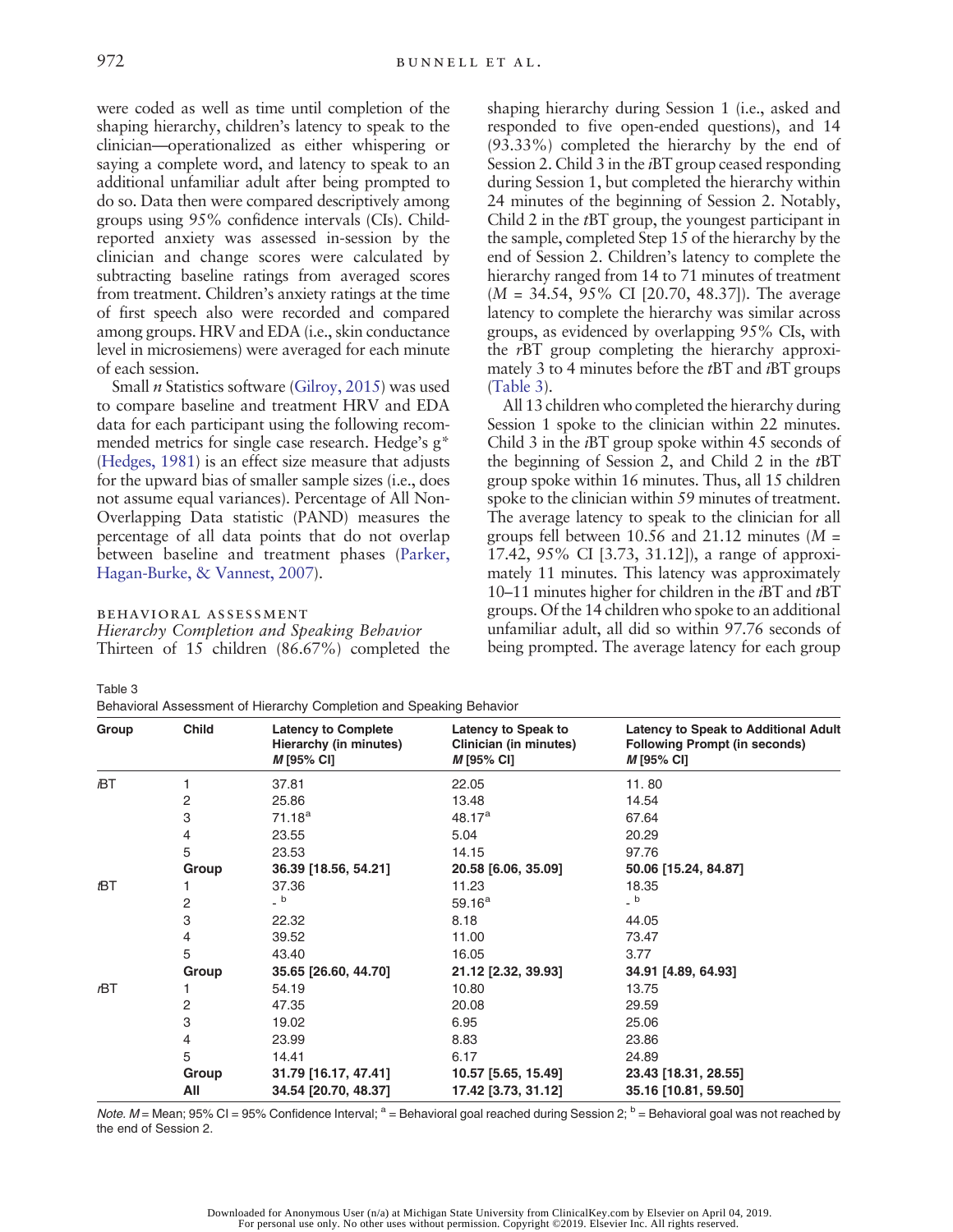ranged from 23.43 to 36.09 seconds. All 14 of these children participated in the planned five, 5-minute conversations with unfamiliar adults [\(Table 3\)](#page-6-0).

#### Child-Reported Anxiety

With respect to self-reported levels of anxiety, children in the iBT group tended to report lower and less variable ratings of anxiety in both sessions. The average rating during Session 1 for children in this group was  $1.58$  (SD = 0.75, 95% CI [0.92, 2.23]), compared to 2.68 (SD = 0.91, 95% CI [1.78, 3.57]) and 2.23 (SD = 1.23, 95% CI [1.15, 3.30]) for the tBT and rBT groups, respectively. The average rating during Session 2 for children in the iBT group was 1.46 (SD = 0.64, 95% CI [0.91, 2.02]), compared to 2.61 (SD = 1.37, 95% CI [1.26, 3.95) and 1.77 (SD = 1.21, 95% CI [0.71, 2.83]) for the tBT and rBT groups, respectively. All children in the iBT group reported mild to moderate levels of anxiety  $(\leq 3)$ , whereas children in the *t*BT and *rBT* groups reported maximum ratings between 4 and 5.

With respect to individual ratings of anxiety, four children (i.e., two in the tBT group and two in the rBT group) reported anxiety ratings above baseline levels during the first session. Children in the iBT group did not report ratings above their initial baseline anxiety ratings during this session, suggesting no increase in anxiety as a result of treatment demands to begin speaking. During Session 2, a similar pattern was observed with the exception that one child in the iBT group reported ratings above baseline, although it should be noted that the child from this group was the only child to return back to baseline levels by the end of the session.

Children's baseline anxiety ratings were subtracted from averaged anxiety ratings from each session, with positive and negative values indicating average increases and decreases from baseline, respectively. Two children in the tBT group and one child in the

rBT group exhibited average increases in anxiety from baseline during Session 1. All other children exhibited either average decreases or no average change in anxiety from baseline. On average, each group exhibited mean decreases in anxiety from baseline, with the *i*BT group demonstrating the largest decrease, and the tBT and rBT groups following suit. Although differences were in the expected directions, they were minimal with overlapping CIs (see Figure 1).

In contrast to Session 1, average decreases in anxiety from baseline were not observed for Session 2. Two children from each group exhibited a mean increase from baseline. On average, each group exhibited mean increases in anxiety from baseline. A similar pattern to Session 1 was observed such that the iBT group demonstrated the smallest average increase with the  $tBT$  and  $rBT$  groups following in suit. Again, differences were in the expected directions but were minimal with overlapping CIs (see [Figure 2](#page-8-0)).

Anxiety ratings were recorded at the time of each child's first audible word to the clinician during the first session. As demonstrated in [Figure 3,](#page-8-0) anxiety ratings following initial speech to the clinician were lowest for the *i*BT group ( $M = 1.4$ ,  $SD = 0.55$ ,  $95\%$ CI  $[0.92, 1.88]$  in comparison to the *tBT* (*M* = 2.2,  $SD = 0.84$ , 95% CI [1.47, 2.93]) and rBT (M = 2.2,  $SD = 1.14, 95\% \text{ CI}$  [1.06, 3.34]) groups. However, differences were minimal with overlapping CIs.

#### Physiologically Measured Anxious Arousal

Although the results of analyses of HRV largely followed similar patterns to those of self-reported anxiety, within- and between-group differences were minor and all CIs for Hedge's g\* overlapped. During Session 1, children in the iBT group exhibited a 0.09 standard deviation decrease in HRV from baseline to treatment, compared to



FIGURE I Average Self-Reported Anxiety Ratings in Relation to Baseline Ratings for Session I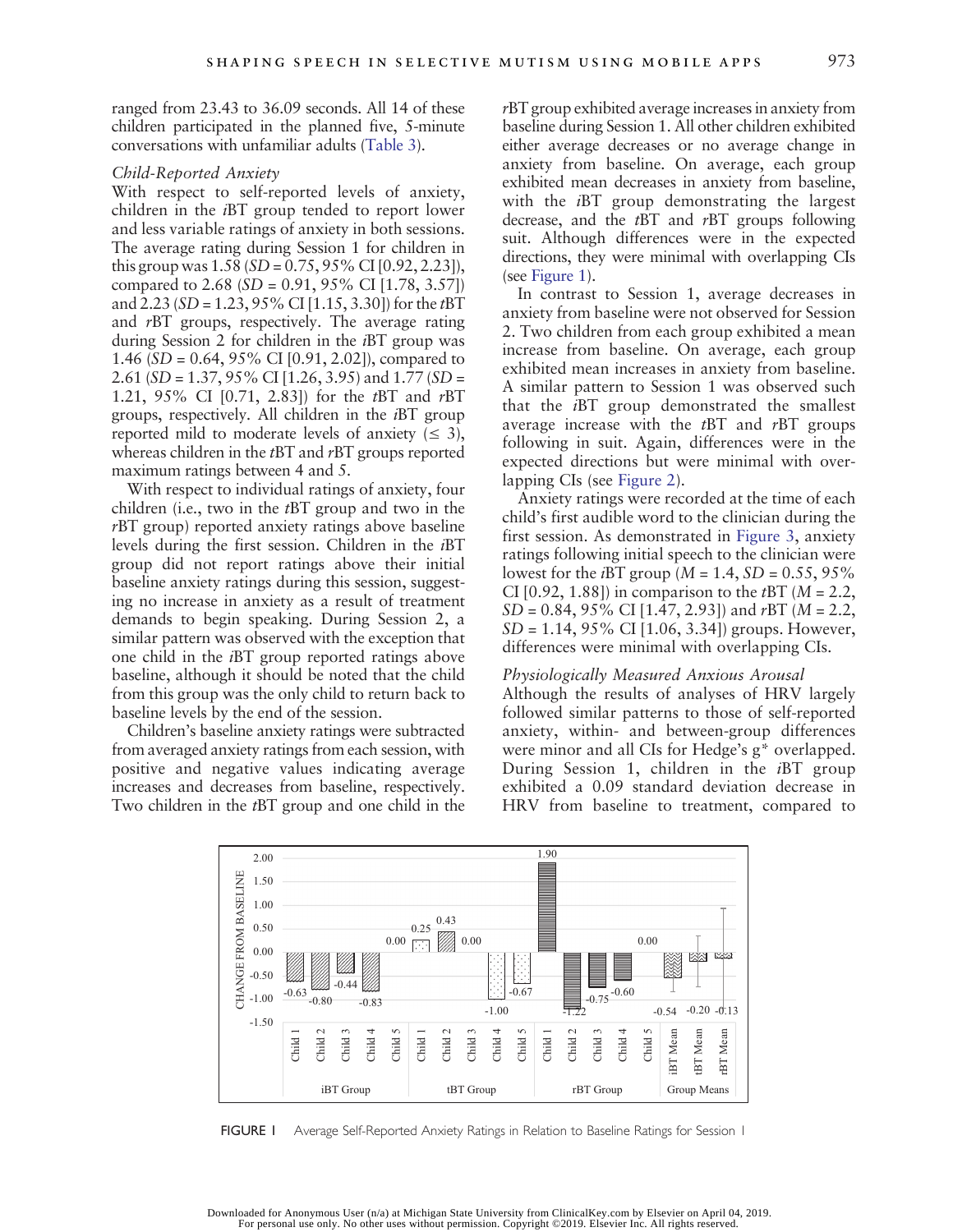<span id="page-8-0"></span>

FIGURE 2 Average Self-Reported Anxiety Ratings in Relation to Baseline Ratings for Session 2

children in the  $tBT$  and  $rBT$  groups, whose HRV decreased by 0.19 and 0.21, respectively. On average, children in the iBT group demonstrated a 68.35% mean nonoverlap in HRV between baseline and treatment compared to the tBT and rBT groups, whose mean nonoverlap was 83.29% and 72.65%, respectively. During Session 2, children in iBT and rBT groups exhibited 0.15 standard deviation decreases in HRV, and the tBT group's HRV decreased by 0.08 standard deviations. Children in the iBT group demonstrated the smallest mean nonoverlap in HRV between baseline and treatment (i.e., 53.88% vs. 70.41% and 81.83% for the tBT and rBT groups, respectively), suggesting the least change from baseline (see [Table](#page-9-0) [4\)](#page-9-0).

Results of analyses of EDA for Session 1 were somewhat similar to those of HRV in that children in the iBT group exhibited a 0.50 standard deviation increase in EDA from baseline to treatment whereas those the rBT group showed a 1.49 standard deviation increase, however, children in the tBT group exhibited an increase similar to the iBT group (i.e., a 0.46 standard deviation increase). This pattern was not observed with respect to nonoverlap of EDA values between baseline and treatment. Specifically, children in the iBT group demonstrated a 98.19% nonoverlap compared to the tBT and rBT groups, whose data showed nonoverlap of 87.95% and 98.76%, respectively. The results of analyses of EDA for Session 2 also were somewhat similar to those observed for HRV in that children in the tBT group exhibited the smallest standard deviation increase in EDA between baseline and treatment (i.e.,  $0.85 \text{ vs.}$ ) 1.33 and 1.44 for the  $iBT$  and  $rBT$  groups, respectively), although these differences between groups were more pronounced. Mean nonoverlap in EDA from baseline to treatment was similar



FIGURE 3 Self-Reported Anxiety Following Initial Speech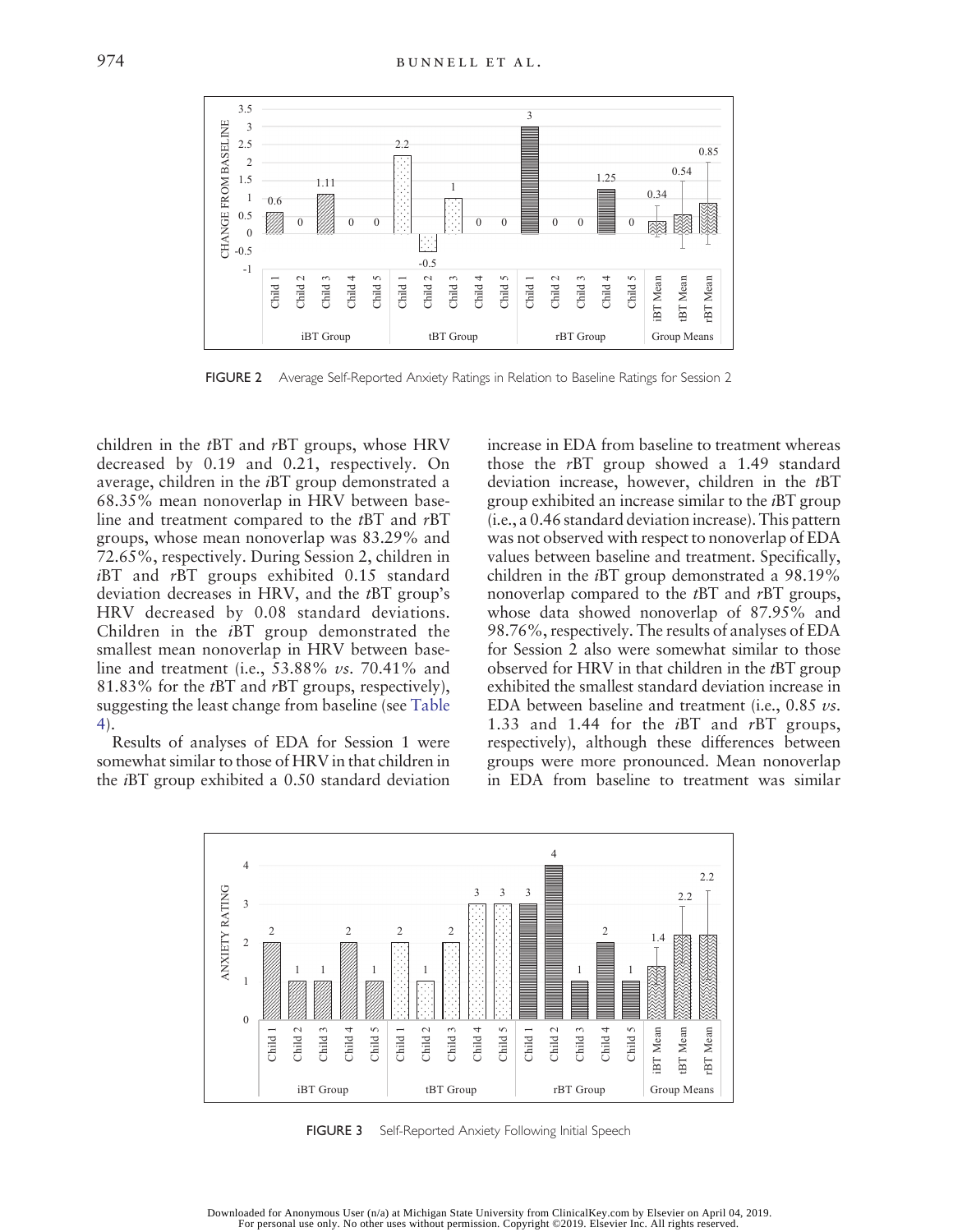<span id="page-9-0"></span>

| Table 4 |  |                                    |
|---------|--|------------------------------------|
|         |  | <b>HRV During Shaping Sessions</b> |

| Group            | <b>Child</b> | <b>Baseline HRV</b><br>M (SD) [95% CI] | <b>Treatment HRV</b><br>$M(SD)$ [95% CI] | Hedges' g*<br>$[95%$ CI]     | <b>PAND</b><br>М |
|------------------|--------------|----------------------------------------|------------------------------------------|------------------------------|------------------|
| <b>Session 1</b> |              |                                        |                                          |                              |                  |
| <b>BT</b>        | 1            | 759.22 (21.17)                         | 744.24 (46.76)                           | $-0.30$                      | 56.25            |
|                  | 2            | 1193.64 (69.59)                        | 1068.21 (115.70)                         | $-1.02$                      | 87.88            |
|                  | З            | 937.85 (27.92)                         | 908.35 (31.96)                           | $-0.84$                      | 77.36            |
|                  | 4            | 703.14 (45.46)                         | 728.16 (84.89)                           | 0.28                         | 37.50            |
|                  | 5            | 618.70 (24.72)                         | 658.81 (30.22)                           | 1.23                         | 82.76            |
|                  | Group        | 842.51 [642.23, 1042.79]               | 821.55 [676.49, 966.62]                  | $-0.09$ [ $-1.34$ , $1.15$ ] | 68.35            |
| t <sub>B</sub> T | 1            | 677.24 (17.80)                         | 645.32 (26.86)                           | $-1.10$                      | 85.18            |
|                  | 2            | 660.20 (23.22)                         | 607.68 (39.19)                           | $-1.24$                      | 81.25            |
|                  | З            | 684.01 (21.08)                         | 706.30 (38.22)                           | 0.55                         | 75.86            |
|                  | 4            | 925.97 (17.04)                         | 851.31 (32.37)                           | $-2.15$                      | 95.74            |
|                  | 5            | 611.28 (10.67)                         | 629.26 (24.84)                           | 0.67                         | 78.43            |
|                  | Group        | 711.74 [591.12, 832.36]                | 687.97 [591.55, 784.40]                  | $-0.19$ [ $-1.43$ , $1.05$ ] | 83.29            |
| <b>/BT</b>       | 1            | 836.44 (31.94)                         | 794.18 (45.10)                           | $-0.86$                      | 60.00            |
|                  | 2            | 702.64 (17.17)                         | 717.53 (32.10)                           | 0.43                         | 67.27            |
|                  | З            | 674.08 (10.84)                         | 658.76 (18.00)                           | $-0.81$                      | 74.07            |
|                  | 4            | 576.14 (14.32)                         | 515.90 (18.06)                           | $-3.09$                      | 100.00           |
|                  | 5            | 671.98 (17.99)                         | 663.31 (29.90)                           | $-0.28$                      | 61.90            |
|                  | Group        | 692.26 [610.12, 774.39]                | 669.94 [580.55, 759.32]                  | $-.021$ [-1.45, 1.04]        | 72.65            |
| <b>Session 2</b> |              |                                        |                                          |                              |                  |
| <b>BT</b>        | 1            | 815.53 (24.43)                         | 777.05 (36.14)                           | $-0.99$                      | 63.89            |
|                  | 2            | 1011.93 (66.49)                        | 980.17 (43.61)                           | $-0.61$                      | 47.06            |
|                  | З            | 929.95 (32.60)                         | 934.48 (42.08)                           | 0.10                         | 32.00            |
|                  | 4            | 725.54 (40.36)                         | 685.97 (28.37)                           | $-1.18$                      | 70.59            |
|                  | 5            | 700.69 (6.86)                          | 691.66 (24.92)                           | $-0.35$                      | 55.88            |
|                  | Group        | 836.73 [720.19, 953.26]                | 813.87 [693.96, 933.77]                  | $-0.15$ [ $-1.39$ , $1.09$ ] | 53.88            |
| t <sub>B</sub> T | 1            | 678.74 (9.07)                          | 661.94 (10.34)                           | $-1.49$                      | 79.41            |
|                  | 2            | 578.73 (20.02)                         | 555.80 (19.55)                           | $-1.06$                      | 72.00            |
|                  | 3            | 698.09 (21.64)                         | 685.18 (22.19)                           | $-0.53$                      | 73.68            |
|                  | 4            | 827.52 (22.28)                         | 820.76 (32.90)                           | $-0.19$                      | 57.50            |
|                  | 5            | 584.36 (9.34)                          | 598.02 (12.00)                           | 1.05                         | 69.44            |
|                  | Group        | 673.49 [573.93, 773.04]                | 664.34 [565.02, 763.66]                  | $-0.08$ [ $-1.32$ , 1.16]    | 70.41            |
| <b>BT</b>        | 1            | 953.50 (13.81)                         | 892.02 (22.98)                           | $-2.50$                      | 97.56            |
|                  | 2            | 676.86 (24.60)                         | 715.32 (33.48)                           | 1.07                         | 75.00            |
|                  | 3            | 697.68 (31.51)                         | 660.70 (16.63)                           | $-1.80$                      | 88.89            |
|                  | 4            | 583.71 (25.37)                         | 553.41 (11.59)                           | $-1.91$                      | 94.77            |
|                  | 5            | 738.74 (25.05)                         | 719.70 (15.79)                           | $-0.10$                      | 52.94            |
|                  | Group        | 730.10 [609.84, 850.36]                | 708.23 [600.71, 815.75]                  | $-0.15$ [ $-1.39$ , $1.09$ ] | 81.83            |

Note. HRV = Heart Rate Variability; M = Mean; SD = Standard Deviation; 95% CI = 95% Confidence Interval; PAND = Percentage of All Non-Overlapping Data.

among groups (i.e., mean nonoverlap was between 98.12 and 99.62; see [Table 5](#page-10-0)).

### **Discussion**

Treating SM is often difficult. Factors that inform the behavioral conceptualization of SM and contribute to its development and maintenance (e.g., reinforcement for not speaking, children's resistance to treatment, and frequently accompanying social anxiety) should be targeted as a part of treatment. Meta-analytic results support behavioral intervention as the most effective treatment [\(Zakszeski & DuPaul, 2016\)](#page-14-0), but the unique application of specific intervention strategies is not always clear to community clinicians. Therapeutic tools and activities (e.g., interactive games and sound recorders) that promote verbal output are often used during behavioral therapy to help expedite and maximize treatment outcomes, and the use of technology such as smartphones and tablets may provide particular advantages [\(Bunnell](#page-13-0) [& Beidel, 2013; Bunnell et al., 2015\)](#page-13-0). In addition to convenience and applicability, the use of mobile devices may promote treatment engagement [\(Manivannan & Fails, 2015\)](#page-14-0), perhaps through mechanisms such as systematic desensitization/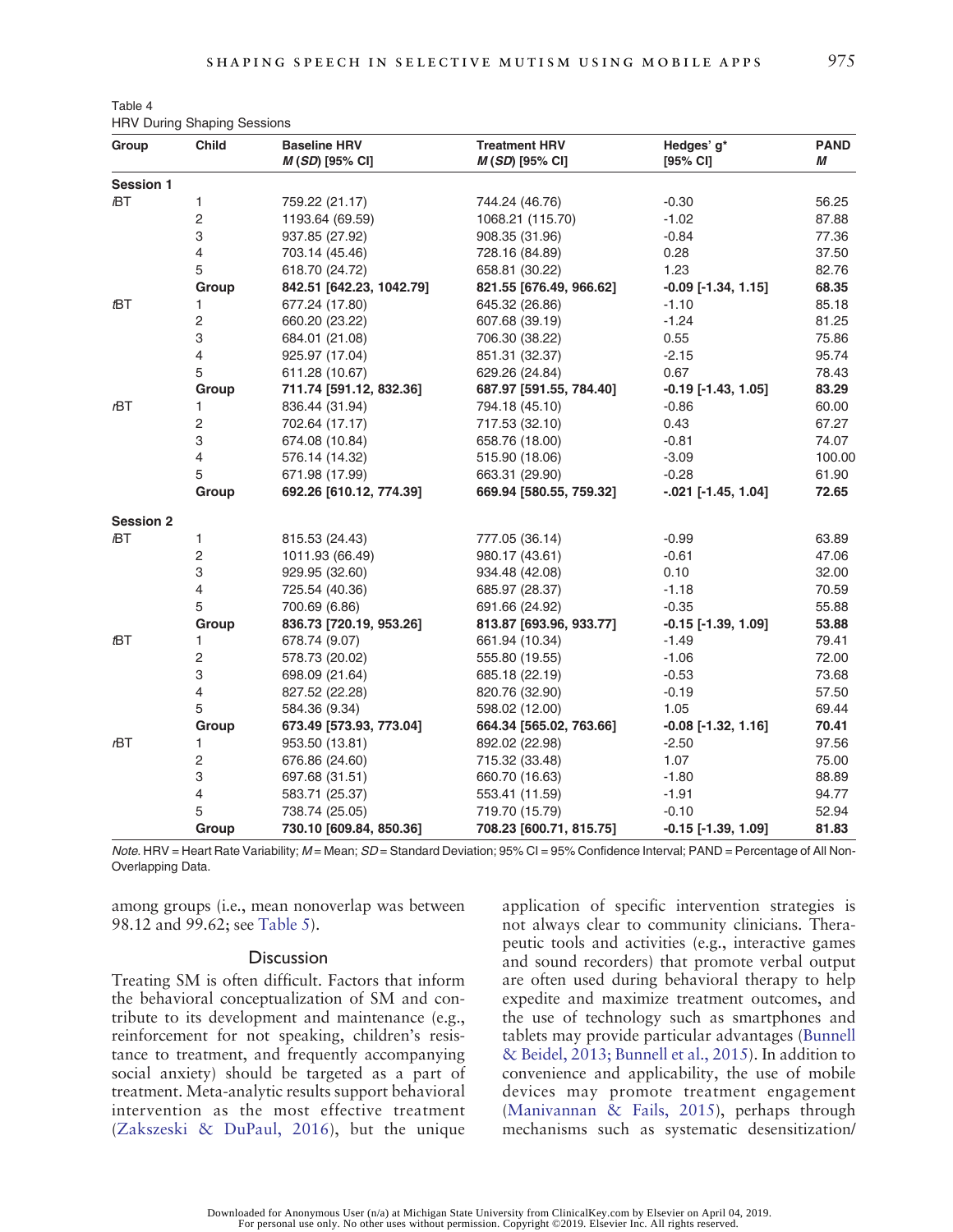<span id="page-10-0"></span>

| Group            | <b>Child</b>                          | <b>Baseline EDA</b><br>M (SD) [95% CI] | <b>Treatment EDA</b><br>M (SD) [95% CI] | Hedges' g*<br>$[95%$ CI] | <b>PAND</b><br>М |
|------------------|---------------------------------------|----------------------------------------|-----------------------------------------|--------------------------|------------------|
| <b>Session 1</b> |                                       |                                        |                                         |                          |                  |
| <b>/BT</b>       | 1                                     | 17.70 (1.47)                           | 19.42 (1.13)                            | 1.47                     | 97.04            |
|                  | $\overline{c}$                        | 4.02(0.14)                             | 6.51(0.45)                              | 5.91                     | 100.00           |
|                  | 3                                     | 6.79(0.62)                             | 11.64 (1.36)                            | 3.68                     | 98.86            |
|                  | 4                                     | 2.67(0.30)                             | 6.38(1.04)                              | 3.83                     | 100.00           |
|                  | 5                                     | 6.92(0.89)                             | 9.68(1.19)                              | 2.42                     | 95.03            |
|                  | Group                                 | 7.62 [2.43, 12.81]                     | 10.73 [6.04, 15.41]                     | $0.50$ [-0.76, 1.76]     | 98.19            |
| <b>tBT</b>       | 1                                     | 4.80(0.70)                             | 6.60(1.16)                              | 1.59                     | 87.26            |
|                  | $\mathfrak{2}% _{H}=\mathfrak{2}_{H}$ | 20.38 (1.45)                           | 22.41 (1.68)                            | 1.23                     | 83.73            |
|                  | 3                                     | 5.54(0.66)                             | 6.38(1.01)                              | 0.87                     | 73.84            |
|                  | 4                                     | 8.04(3.00)                             | 17.51 (1.21)                            | 6.29                     | 99.96            |
|                  | 5                                     | 10.26 (0.93)                           | 12.63 (0.97)                            | 2.44                     | 94.97            |
|                  | Group                                 | 9.80 [3.64, 15.97]                     | 13.10 [6.28, 19.92]                     | $0.45$ [-0.81, 1.70]     | 87.95            |
| <b>rBT</b>       | 1                                     | 6.70(1.16)                             | 14.44 (1.57)                            | 5.03                     | 100.00           |
|                  | $\mathfrak{2}% _{H}=\mathfrak{2}_{H}$ | 7.17(0.64)                             | 11.89 (1.64)                            | 3.00                     | 99.60            |
|                  | 3                                     | 11.43 (1.24)                           | 14.56 (0.85)                            | 3.35                     | 96.63            |
|                  | 4                                     | 13.42 (0.80)                           | 15.96 (0.64)                            | 3.77                     | 97.63            |
|                  | 5                                     | 12.73 (0.45)                           | 15.04 (0.49)                            | 4.80                     | 99.92            |
|                  | Group                                 | 10.29 [7.53, 13.05]                    | 14.38 [13.05, 15.70]                    | 1.49 [0.09, 2.90]        | 98.76            |
| <b>Session 2</b> |                                       |                                        |                                         |                          |                  |
| <b>BT</b>        | 1                                     | 9.34(0.70)                             | 13.99 (0.61)                            | 7.17                     | 99.38            |
|                  | $\mathfrak{2}% _{H}=\mathfrak{2}_{H}$ | 6.15(0.16)                             | 7.91 (0.29)                             | 6.43                     | 100.00           |
|                  | 3                                     | 5.13(0.45)                             | 9.83(1.34)                              | 3.68                     | 99.73            |
|                  | 4                                     | 7.96 (1.96)                            | 20.27 (1.67)                            | 7.15                     | 100.00           |
|                  | 5                                     | 5.61(0.87)                             | 9.63(1.67)                              | 2.55                     | 96.82            |
|                  | Group                                 | 6.84 [5.29, 8.38]                      | 12.33 [7.97, 16.68]                     | 1.33 [-0.04, 2.70]       | 99.19            |
| <b>tBT</b>       | 1                                     | 5.22(0.40)                             | 8.11(0.49)                              | 6.06                     | 100.00           |
|                  | 2                                     | 14.56 (1.98)                           | 20.06 (2.61)                            | 2.15                     | 92.72            |
|                  | 3                                     | 4.28(0.84)                             | 6.93(0.67)                              | 3.79                     | 97.89            |
|                  | 4                                     | 9.79(1.14)                             | 17.97 (1.09)                            | 7.43                     | 100.00           |
|                  | 5                                     | 12.38 (1.60)                           | 19.12 (0.77)                            | 7.21                     | 100.00           |
|                  | Group                                 | 9.25 [4.88, 13.61]                     | 14.44 [8.19, 20.68]                     | $0.85$ [-0.44, 2.15]     | 98.12            |
| <b>/BT</b>       | 1                                     | 4.91 (1.06)                            | 12.76 (2.72)                            | 3.04                     | 100.00           |
|                  | 2                                     | 11.41 (0.62)                           | 20.14 (1.92)                            | 4.86                     | 100.00           |
|                  | 3                                     | 12.73 (0.79)                           | 16.81 (0.60)                            | 6.54                     | 100.00           |
|                  | 4                                     | 7.99 (1.05)                            | 11.70 (1.03)                            | 3.58                     | 98.91            |
|                  | 5                                     | 7.82 (0.67)                            | 11.24 (1.16)                            | 3.11                     | 99.21            |
|                  | Group                                 | 8.97 [6.24, 11.70]                     | 14.53 [11.17, 17.89]                    | 1.44 [0.05, 2.83]        | 99.62            |

Table 5 EDA During Shaping Sessions

Note. EDA = Electrodermal Activity;  $M =$  Mean;  $SD =$  Standard Deviation; 95% CI = 95% Confidence Interval; PAND = Percentage of All Non-Overlapping Data.

reciprocal inhibition [\(Wolpe, 1968](#page-14-0)), where enjoyment or pleasure, rather than anxiety or fear, are paired with speaking in uncomfortable social situations.

The goals of this small pilot study were to (a) assess behavioral change during the implementation of a two-session hierarchy for shaping successive approximations of speech in children with SM while using mobile apps, other similar therapeutic tools/activities, and reinforcement alone, and (b) begin to examine underlying mechanisms of change associated with these treatment augmentations. The results of this study are encouraging, despite tenuous conclusions relating to the proposed hypotheses. With respect to hierarchy completion, 13 (86.67%) of the 15 children enrolled in the study completed the shaping hierarchy, and thus were speaking audibly during the first treatment session. Fourteen (93.33%) completed the hierarchy by the end of the second session (i.e., within 71 minutes of treatment). Notably, the 1 child who did not complete the entire hierarchy completed all but the final step (i.e., to ask and respond to at least five open-ended questions with the clinician) by the end of the second session. Overall, differences in children's latency to hierarchy completion were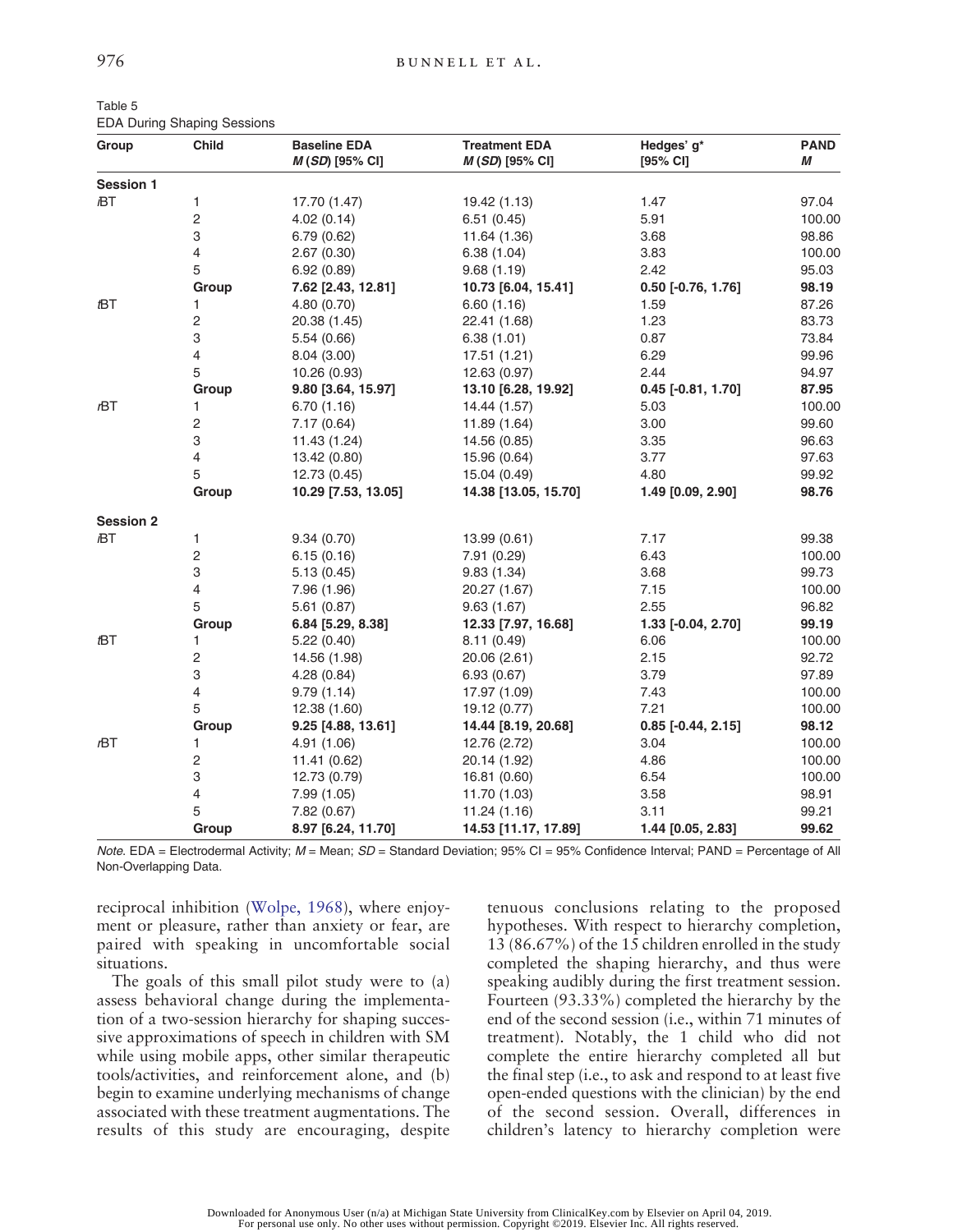not observed among groups, as evidenced by overlapping 95% CIs. Further, although the rBT group completed the hierarchy slightly earlier than the other two groups, a mean difference of 3 to 4 minutes is unlikely to have any clinical significance. Regarding speaking behavior, all 15 children included in the study spoke to the clinician within 59 minutes of treatment, with an average latency of 17 minutes. Group differences were again minimal, with overlapping 95% CIs, and likely insignificant from a clinical standpoint. Finally, 14 (93.33%) children engaged in five, 5-minute conversations with unfamiliar adults—with some assistance from the clinician to develop questions—during the second treatment session.

Taken together, the results of previous studies (i.e., [Bunnell & Beidel, 2013; Bunnell et al., 2015](#page-13-0)) were replicated. To the best of our knowledge, aside from the case presentation by [Bunnell and](#page-13-0) [colleagues \(2015\)](#page-13-0), no other studies have reported the elicitation of speech within the first session of the treatment of SM for multiple children, particularly across such a wide age range. Moreover, this study reported that children spoke to multiple unfamiliar adults during the second session. These results require replication with larger samples and, perhaps, in combination with other evidence-based, but more comprehensive interventions for SM (e.g., [Bergman, Gonzalez, Piacentini, & Keller, 2013\)](#page-13-0). These data also align with prior literature suggesting that behavioral strategies are most effective for treating SM, and demonstrate specifically that the use of a structured shaping hierarchy and specific contingency management protocol may result in early verbalization. This may occur regardless of the tools or activities with which they are administered, although understanding the specific mechanisms of change during treatment is still of great importance ([Kazdin & Nock, 2003](#page-14-0)).

With respect to child-reported anxiety during treatment, patterns of responding were in expected directions, although minimal with overlapping 95% CIs. Children in the iBT group consistently reported lower and less variable levels of anxiety during each session compared to children in the other groups. The maximum anxiety rating for this group fell within the mild to moderate range  $(\leq 3)$ , whereas maximum ratings for the other groups fell within the severe and extreme ranges. Consistent patterns also were observed for children's average anxiety ratings in relation to baseline ratings, such that children in the iBT group indicated larger decreases in anxiety during the first session and smaller increases in anxiety during the second session compared to children in the other groups. This pattern also held true when examining children's report of anxiety following initial speech to the clinician (i.e., children in the iBT group reported lower levels of distress after speaking to the clinician for the first time). These data were consistent with prior work, and suggest that children's subjective experience of anxiety during treatment might be mitigated when mobile apps, as opposed to other therapeutic activities and reinforcement alone, are used.

Given SM's reclassification as an anxiety disorder in the DSM-5 [\(APA, 2013](#page-13-0)) and the high rates of social anxiety typically reported by children with SM, finding ways to engage these children in therapy using a treatment modality that encourages speech while eliciting limited subjective anxious distress may be important. Granted, not all children with SM meet criteria for SAD. Some might be better classified as anxious–communication delayed or anxious–mildly oppositional [\(Cohan et](#page-13-0) [al., 2008\)](#page-13-0), and others might simply be exhibiting oppositional behaviors (although these findings are mixed; [Viana et al., 2009\)](#page-14-0). Despite debate over etiology and comorbidity, it is plausible that a structured and outlined shaping hierarchy and specific contingency management protocol that makes use of tools that cause little-to-no distress in these children may be useful as treatments for SM are further refined.

The results from the assessment of physiological anxious distress during treatment largely followed the patterns observed for child-reported anxiety but, again, group differences were minimal with overlapping CIs. Specifically, children in the iBT group tended to exhibit smaller standard deviation decreases and less nonoverlap in HRV from baseline during the first session, and less nonoverlap in HRV from baseline during the second session. Although caution in interpretation is needed, this suggests a trending pattern of better regulation of anxious arousal in children in the iBT group. The HRV results were consistent with EDA data, such that children in the  $iBT$  and  $tBT$  groups exhibited smaller increases in EDA during the first session, compared to those in the rBT group (i.e., a one standard deviation difference), and similar patterns were observed for nonoverlap of EDA between baseline and treatment. This suggested less sympathetic activation (i.e., anxious arousal) for children shaped using mobile apps and other therapeutic tools compared to those shaped with reinforcement alone. Changes in EDA during the second session suggested that children in the tBT group tended to show smaller increases in EDA from baseline to treatment. Interestingly, for both sessions, the 95% CIs for standard deviation changes in EDA from baseline included negative

Downloaded for Anonymous User (n/a) at Michigan State University from ClinicalKey.com by Elsevier on April 04, 2019. For personal use only. No other uses without permission. Copyright ©2019. Elsevier Inc. All rights reserved.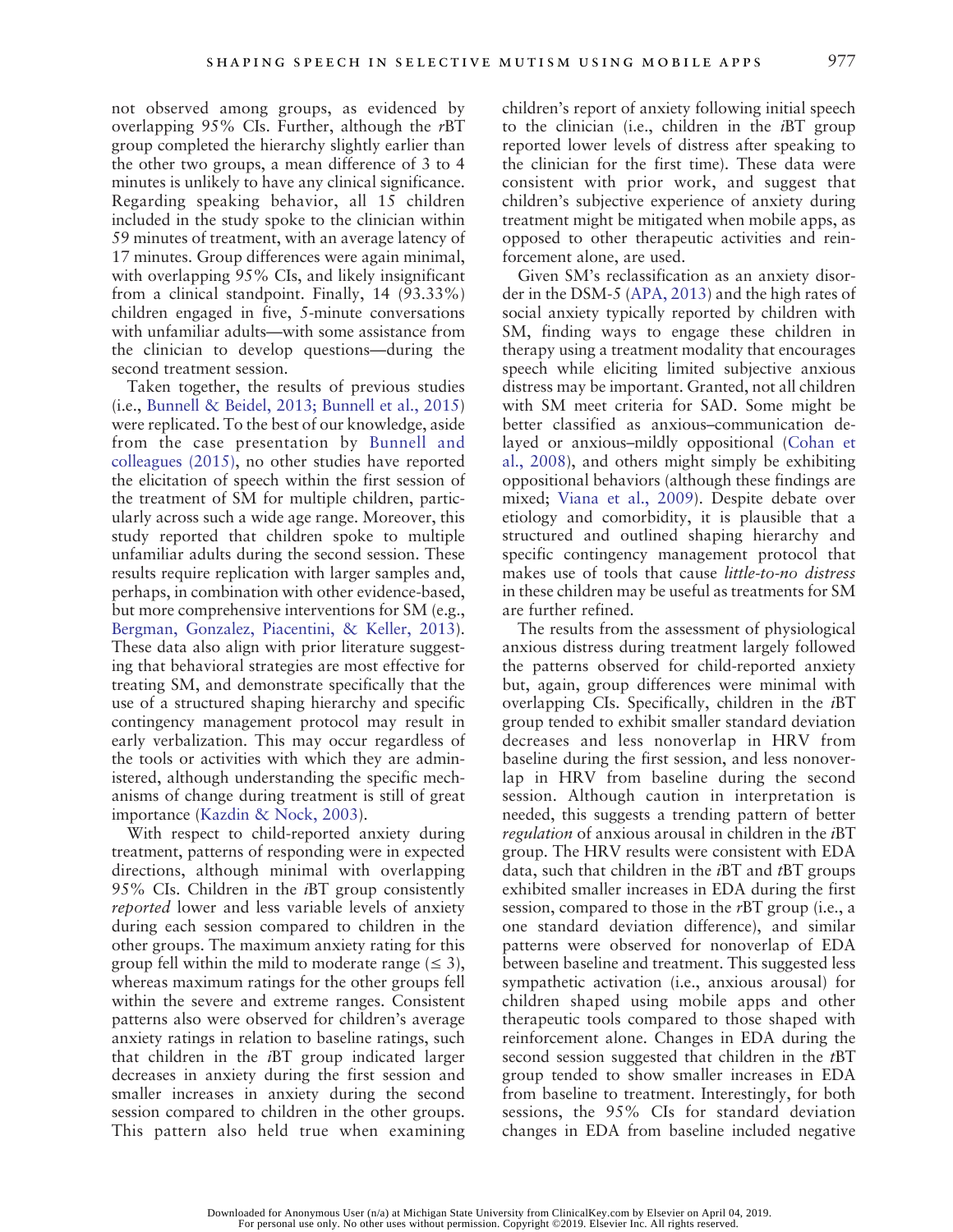values for the iBT and tBT groups, whereas only positive values were included for the rBT group.

Collectively, while requiring replication with a larger sample, physiological assessment data suggest patterns of more controlled and less anxious responding in children shaped using mobile apps and other therapeutic tools compared to reinforcement alone. It should be noted that there are factors that might influence results of physiological assessment. For example, EDA is associated with several emotional response patterns, including negative emotions such as fear, anxiety, and embarrassment, but also positive emotions such as amusement, happiness, and pleasure ([Kreibig, 2010](#page-14-0)). This confound can make it difficult to differentiate between anxious and pleasurable responding (i.e., either due to enjoyment from activity or positively reinforcing stimuli) in these children based solely on EDA response. That being said, the examination of HRV and child-reported anxiety strengthens this approach as it allows for a more specific analysis of anxious responding, particularly in relation to social anxiety or distress [\(Porges, 2007\)](#page-14-0). Patterns of self-reported anxious distress and changes in HRV suggested that children tend to experience less anxious distress when mobile apps are included, at least during initial administration of the shaping hierarchy.

Although requiring cautious interpretation, the data suggest that shaping speech while using mobile apps can be effective and supports the notion that the potential mechanism of change is systematic desensitization. Although the results suggested that children with SM respond similarly with respect to hierarchy completion and speaking behavior, regardless of modality of delivery, there may be additional benefits to using mobile apps that have yet to be examined. For instance, having numerous therapeutic activities in a mobile device might be particularly advantageous, especially as "digital technologies play an important role in young children's lives, and they generally embraced them with enthusiasm and pleasure" ([Chaudron](#page-13-0) [et al., 2015; p. 24](#page-13-0)). Further, mobile devices are likely to be readily available to clinicians across a wide range of settings (i.e., over approximately 75% of the U.S. population owns a smartphone; [Smith, 2017\)](#page-14-0). Perhaps the most clinically significant finding relates to rapid treatment gains observed as a result of using this particular shaping hierarchy, and data suggesting the experience of minimal distress while using mobile apps. Given common difficulties with treatment and the many facets of SM that should be targeted as a part of treatment, having an established procedure for reinforcing speech early in the treatment process

may be of great value, especially during the beginning stages of treatment.

This study has several limitations that provide opportunities for future work in this area. First, this study made use of a single case design strategy with a randomized assignment to treatment groups. Although this design was appropriate for the question at hand, a larger randomized controlled trial would allow for more powerful statistical comparisons. The small sample included in this study limited the ability to test group differences statistically. Difficulty with recruitment in this population is well-noted with published investigations examining the treatment of SM traditionally having included small samples (e.g.,  $N = 21$  and 24 for [Bergman et al., 2013,](#page-13-0) and [Oerbeck et al., 2014](#page-14-0), respectively), and is likely due to the low prevalence of the disorder (i.e.,  $\leq 1\%$ ). Second, this study only included conversations with unfamiliar adults vs. conversations with similarly aged peers or familiar adults with whom children were uncomfortable speaking. This was due to budget limitations and barriers to scheduling treatment appointments with multiple adults and youths with whom the child was familiar. Although all children and caregivers in this study reported that the children experienced difficulties with speaking to unfamiliar adults, this is not always the case in children with SM and, thus, the generalizability of results are limited to interactions with a new clinician and unfamiliar adults. Third, it should be clearly noted that the protocol presented in this study is not intended as a comprehensive treatment for SM. The shaping hierarchy provided should be viewed as a useful tool during the initial stages SM treatment, to promote speech early in treatment in hopes of potentially decreasing the time needed to begin to make initial therapeutic gains. Further intervention is needed past these two sessions, as results are unlikely to generalize to the child's natural environment without repeated practice. As noted by [Beidel and Turner \(2007\)](#page-13-0), after children with SM and SAD are able to consistently produce speech following behavioral shaping of verbalizations, they may then go on to successfully participate in continued evidence-based intervention for SAD (e.g., Social Effectiveness Therapy for Children; [Beidel, Turner, & Morris, 2000\)](#page-13-0), which aims to decrease social anxiety and increase the frequency and effectiveness of socialization. Relatedly, a fourth limitation is that although continued treatment was provided by the authors at no cost to participants, treatment approaches after the initial two sessions were not standardized. Anecdotally, children who regularly engaged in follow-up treatment after the study showed steady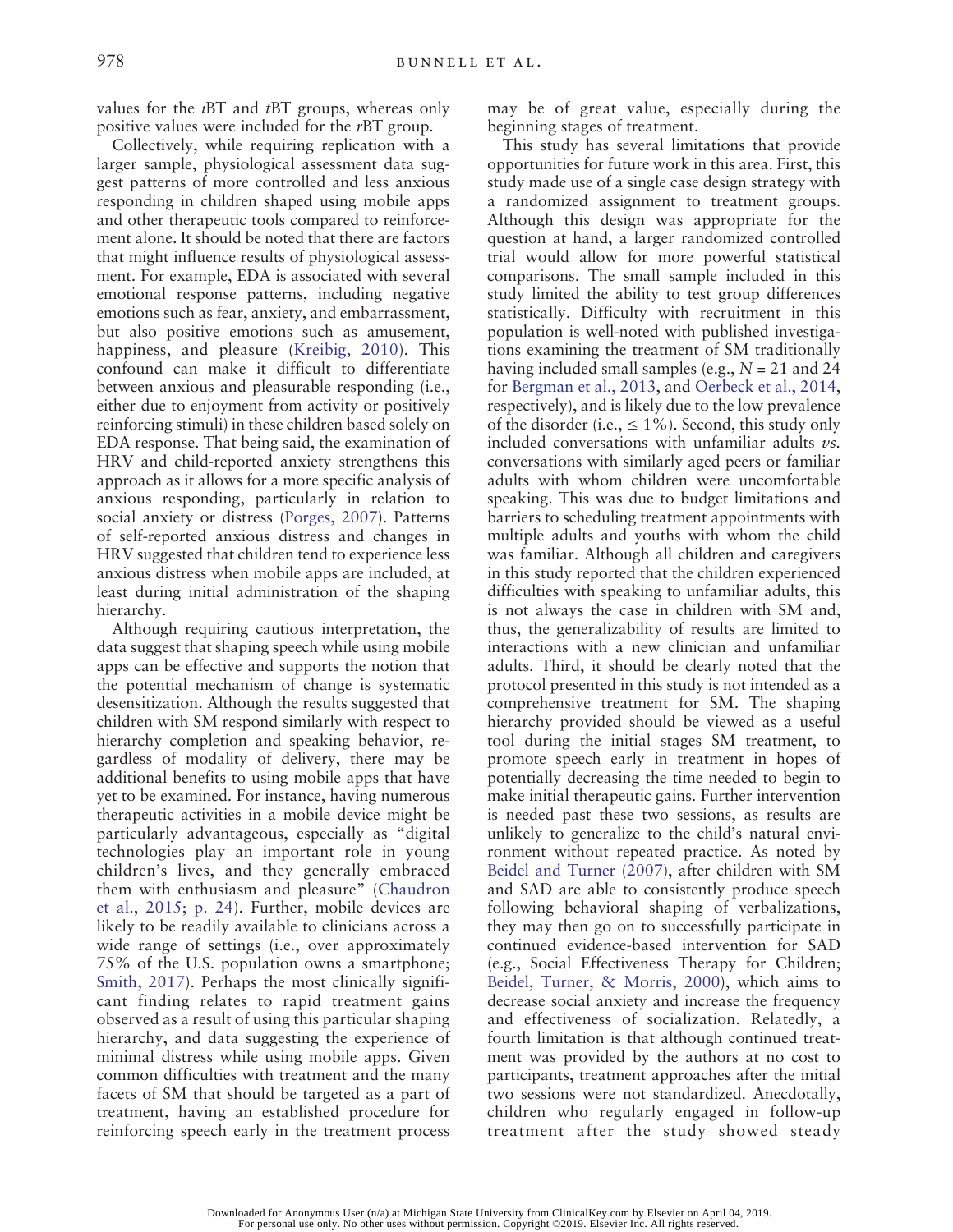<span id="page-13-0"></span>improvement; however, data on maintenance and generalization of speaking behaviors as part of this pilot study are not available for report. Future work might examine this protocol in conjunction with comprehensive treatment for SM to assess these changes.

In summary, rewarding successive approximations of speech using this shaping hierarchy is likely to lead to early speech production for children with SM, regardless of the modality in which it is delivered. Importantly, elicitation of speech within the first two sessions of treatment is quite realistic, as all 15 participants in this study accomplished this goal. Likewise, generalization of speech to multiple unfamiliar adults during the second session is an attainable goal, as demonstrated by 14 (93.33%) of these children. Children's experience of anxiety may be lessened by using therapeutic activities such as mobile apps and other fun games, as evidenced by patterns of anxious distress described in this report. It is evident that mobile apps provide some utility during the treatment of SM, and it is possible that mobile devices will demonstrate incremental utility as efforts are made to increase the reach and accessibility of evidence-based procedures for encouraging speech in these children. This would not necessarily be limited to providers, as protocols such as the one described in this investigation might be used by caregivers and teachers, following adequate training, to promote generalization of speaking behaviors to the child's natural environment. Future research efforts in the area of technology and the treatment of SM might focus on this innovative approach, as reach and access would be significantly increased. In truth, the utility and potential of today's technological advances to increase the quality of mental health care is only beginning to be understood, and future research in this area is likely to lead to surprising advances in this effort.

#### Conflict of Interest Statement

The authors declare that there are no conflicts of interest.

#### References

- American Psychiatric Association (2013). Diagnostic and statistical manual of mental disorders (5th ed.). Washington, DC: American Psychiatric Association.
- Beidel, D. C., & Turner, S. M. (2007). Shy children, phobic adults: Nature and treatment of social anxiety disorder. Washington, DC: American Psychological Association.
- Beidel, D. C., Turner, S. M., & Morris, T. L. (1995). A new inventory to assess childhood social anxiety and phobia: The Social Phobia and Anxiety Inventory for Children. Psychological Assessment, 7, 73–79. https://doi.org/10.1037//1040-3590. 7.1.73
- Beidel, D. C., Turner, S. M., & Morris, T. L. (2004). The Social Phobia and Anxiety Inventory for Children– Parent

Version. Unpublished manuscript, University of Maryland College Park, MD.

- Beidel, D. C., Turner, S. M., Hamlin, K., & Morris, T. L. (2000). The Social Phobia and Anxiety Inventory for Children (SPAI-C): External and discriminative validity. Behavior Therapy, 31 (1), 75–87. https://doi.org/10.1016/s0005-7894(00)80005-2
- Beidel, D. C., Turner, S. M., & Morris, T. L. (2000). Behavioral treatment of childhood social phobia. Journal of Consulting and Clinical Psychology, 68, 1072–1080. https://doi.org/10. 1037//0022-006x.68.6.1072
- Bergman, R., Gonzalez, A., Piacentini, J., & Keller, M. L. (2013). Integrated Behavior Therapy for Selective Mutism: A randomized controlled pilot study. Behaviour Research and Therapy, 51(10), 680–689. https://doi.org/10.1016/j. brat.2013.07.003
- Bergman, R. L., Keller, M. L., Piacentini, J., & Bergman, A. J. (2008). The development and psychometric properties of the selective mutism questionnaire. Journal of Clinical Child & Adolescent Psychology, 37(2), 456–464. https://doi.org/10. 1080/15374410801955805
- Billman, G. E. (2011). Heart rate variability–a historical perspective. Frontiers in Physiology, 2, 1–13. https://doi. org/10.3389/fphys.2011.00086
- Bunnell, B. E., & Beidel, D. C. (2013). Incorporating technology into the treatment of a 17-year-old female with selective mutism. Clinical Case Studies, 12(4), 291-306. https://doi.org/10.1177/1534650113483357
- Bunnell, B. E., Beidel, D. C., Liu, L., Joseph, D. L., & Higa-McMillan, C. (2015). The SPAIC-11 and SPAICP-11: Two brief child-and parent-rated measures of social anxiety. Journal of Anxiety Disorders, 36, 103–109. https://doi.org/ 10.1016/j.janxdis.2015.10.002
- Bunnell, B. E., Procci, K., Beidel, D. C., & Bowers, C. A. (2016). Gamificiation of Therapy: Treating Selective Mutism. In D. Novák, B. Tulu, & H. Brendryen (Eds.), Handbook of research on holistic perspectives in gamification for clinical practice (pp. 390–410). Hershey, PA: IGI Global. https://doi. org/10.4018/978-1-4666-9522-1.ch018
- Chaudron, S., Beutel, M. E., Donoso Navarrete, V., Dreier, M., Fletcher-Watson, B., Heikkilä, A. S., & Mascheroni, G. (2015). Young Children (0-8) and digital technology: A qualitative exploratory study across seven countries. Luxembourg: Publications Office of the European Union. https://doi.org/10.2788/00749
- Cohan, S. L., Chavira, D. A., Shipon-Blum, E., Hitchcock, C., Roesch, S. C., & Stein, M. B. (2008). Refining the classification of children with selective mutism: A latent profile analysis. Journal of Clinical Child & Adolescent Psychology, 37(4), 770–784. https://doi.org/10.1080/ 15374410802359759
- Cohan, S. L., Price, J. M., & Stein, M. B. (2006). Suffering in silence: Why a developmental psychopathology perspective on selective mutism is needed. Journal of Developmental  $\phi$ Behavioral Pediatrics, 27(4), 341–355. https://doi.org/10. 1097/00004703-200608000-00011
- Craske, M. G., Kircanski, K., Zelikowsky, M., Mystkowski, J., Chowdhury, N., & Baker, A. (2008). Optimizing inhibitory learning during exposure therapy. Behaviour Research and Therapy, 46(1), 5–27. https://doi.org/10. 1159/000381574
- Garcia, A. M., Freeman, J. B., Francis, G., Miller, L. M., & Leonard, H. L. (2004). Selective mutism. In T. H. Ollendick, & J. S. March (Eds.), Phobic and anxiety disorders in children and adolescents: A clinician's guide to effective psychosocial and pharmacological interventions(pp. 433–455). New York, NY: Oxford University Press. https://doi.org/10.1093/med: psych/9780195135947.003.0015